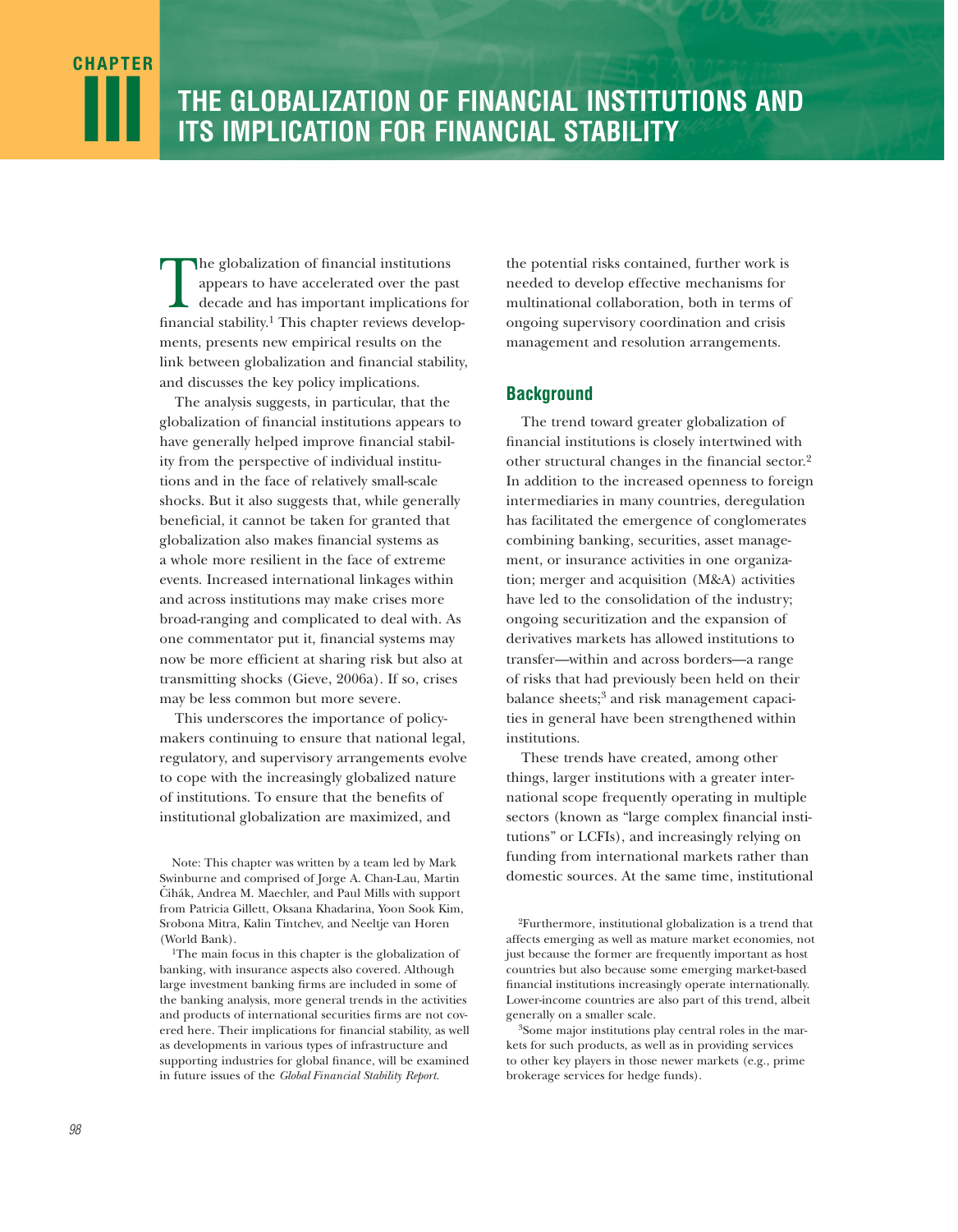|                                  | 1996 | 1997  | 1998  | 1999  | 2000                          | 2001                  | 2002  | 2003  | 2004  | 2005  | 2006  |
|----------------------------------|------|-------|-------|-------|-------------------------------|-----------------------|-------|-------|-------|-------|-------|
|                                  |      |       |       |       | (In billions of U.S. dollars) |                       |       |       |       |       |       |
| By regions                       |      |       |       |       |                               |                       |       |       |       |       |       |
| Developed countries <sup>1</sup> | 76.4 | 238.9 | 477.5 | 362.0 | 459.5                         | 306.0                 | 215.0 | 302.1 | 442.1 | 513.0 | 778.5 |
| Cross-border                     | 0.3  | 0.0   | 8.3   | 4.9   | 56.2                          | 79.6                  | 93.1  | 80.0  | 117.9 | 174.9 | 273.8 |
| Rest of the world                | 2.7  | 4.8   | 23.7  | 16.2  | 42.5                          | 70.2                  | 44.1  | 28.8  | 57.3  | 85.3  | 124.1 |
| Cross-border                     | 0.0  | 0.2   | 0.0   | 2.0   | 8.5                           | 29.5                  | 17.6  | 14.8  | 22.2  | 54.6  | 85.6  |
| Total                            | 79.1 | 243.7 | 501.2 | 378.2 | 502.0                         | 376.1                 | 259.1 | 330.9 | 499.4 | 598.2 | 902.5 |
| Cross-border                     | 0.3  | 0.2   | 8.3   | 6.9   | 64.8                          | 109.1                 | 110.6 | 94.9  | 140.1 | 229.4 | 359.5 |
|                                  |      |       |       |       |                               | (In percent of total) |       |       |       |       |       |
| <b>Cross-border M&amp;A</b>      |      |       |       |       |                               |                       |       |       |       |       |       |
| Developed countries <sup>1</sup> | 0.3  | 0.0   | 1.7   | 1.3   | 11.2                          | 21.2                  | 35.9  | 24.2  | 23.6  | 29.2  | 30.3  |
| Rest of the world                | 0.0  | 0.1   | 0.0   | 0.5   | 1.7                           | 7.8                   | 6.8   | 4.5   | 4.5   | 9.1   | 9.5   |
| Total                            | 0.3  | 0.1   | 1.7   | 1.8   | 12.9                          | 29.0                  | 42.7  | 28.7  | 28.1  | 38.4  | 39.8  |

#### **Table 3.1. Financial Industry Mergers and Acquisitions (M&A), 1996–2006**

Source: Bloomberg L.P.

Note: Includes only deals where both the target and the acquirer are classified as a financial institution. 1Australia, Canada, Japan, New Zealand, the United States, and Western Europe.

globalization is not limited to the activities of LCFIs: another key aspect is the cross-border expansion of smaller and less complex bank groups into markets where they have become systemically important.4

Although no one indicator fully captures institutional globalization in all its aspects and forms, one telling illustration is the volume of cross-border M&A in the financial sector.5 As Table 3.1 shows, M&A activity in the financial system has risen sharply since 2000, with crossborder M&A increasing from less than 1 percent to nearly 40 percent of the total value of financial sector M&A activity from 1997 to 2006. Over the same period, financial institutions in developing countries grew increasingly attractive as M&A targets. By 2006, almost one-quarter of cross-border financial M&A (or 10 percent of total financial M&A) involved institutions outside developed countries. Cross-border consolidation was particularly active in Europe, following substantial deregulation of cross-border economic activity in both financial and nonfinancial markets and the adoption of the euro.

4Although this chapter focuses on the impact on financial stability of the globalization of institutions, the additional trends noted here may also have important effects.

Improvements in information processing, telecommunications, and financial technologies have played an important role in spurring the globalization of financial institutions. For example, technological innovation in risk management, back-office support, and transaction processing has enabled banks and other institutions to manage risks at lower cost without geographic proximity to the customer (Berger and others, 2003). Similarly, in the insurance sector, advances in information technology have enabled consolidated cross-border databases to be maintained on actuarial, claims, underwriting, and policyholder data.

Institutions have internationalized for a wide range of reasons, including expectations that knowledge and efficiencies in undertaking business and underwriting risk in one market can be transferred into others; that economies of scale and scope can be achieved when operating multi-country operations; and that a crossborder group can better allocate a large and stable capital base profitably across business lines to those where profitability is expected to be greatest, while also diversifying risk geographically.6

<sup>5</sup>Comprehensive financial sector foreign direct investment data are not available. See BIS Committee on the Global Financial System (2004) and Moshirian (2006).

<sup>6</sup>For further details on institutions' globalization strategies, see the literature on the determinants of crossborder banking, such as Buch and DeLong (2004).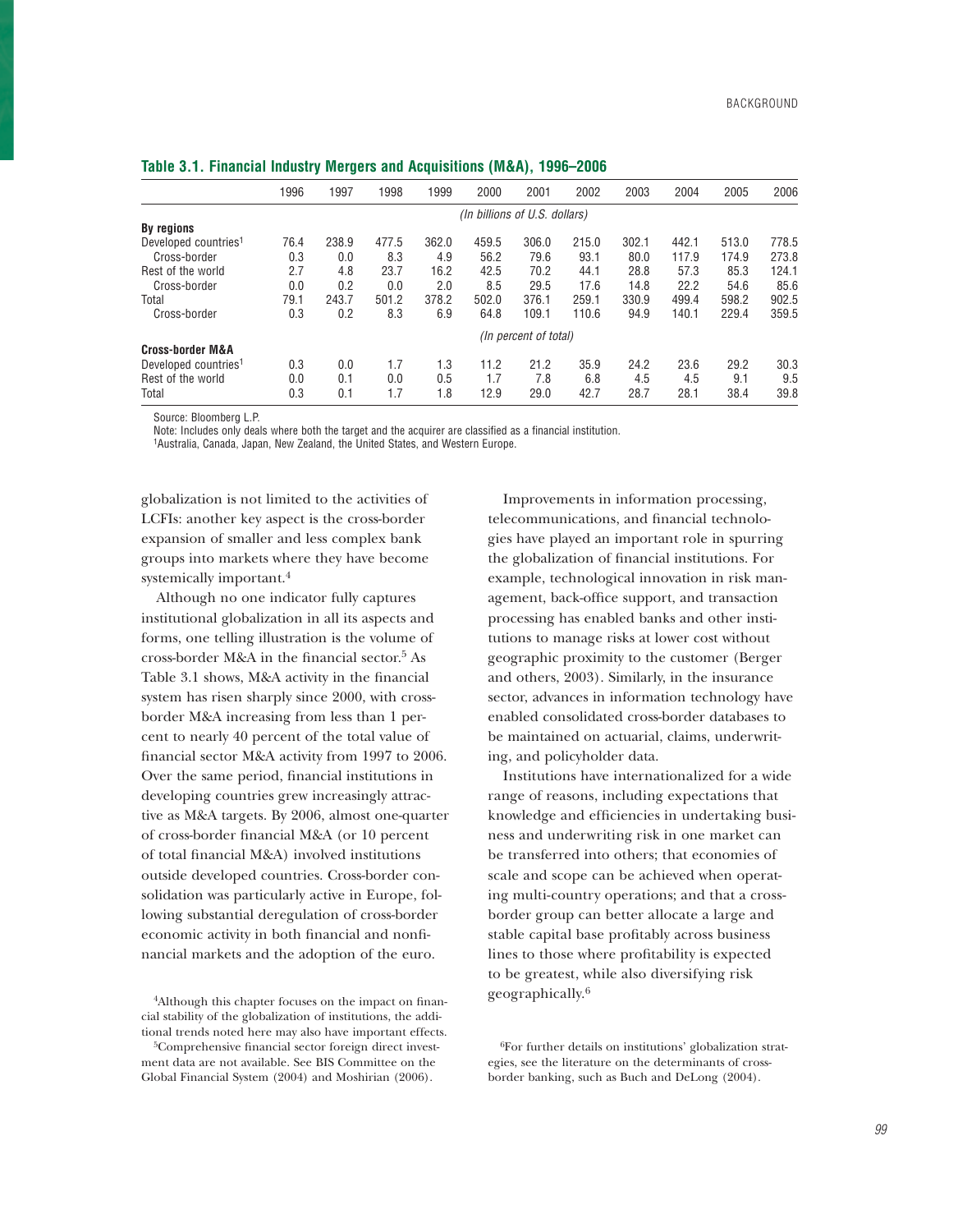



Source: Bank for International Settlements (BIS).

Note: Foreign loans and deposits of BIS reporting banks are represented in percent of private sector credit (bars measured on right-hand axis) and in billions of U.S. dollars (solid line measured on left-hand axis).

Cross-border expansion into emerging market (EM) countries has often been particularly appealing. Emerging markets have been seen as offering the prospect of faster business and profit growth, especially given the relative underdevelopment of their financial markets and institutions. For many emerging European countries, the prospects of closer economic integration with the European Union—including through EU accession and eventual membership in the euro area—have been a significant driving force in this regard. In addition, such countries sometimes have demographic or socioeconomic trends that are expected to encourage increases in long-term savings, which is of relevance to, for example, the life insurance industry.

## **Banking**

Of all types of financial institutions, banks are most active in pursuing an international presence.7 One measure of the rapid internationalization of banking in recent years is the rising number of foreign claims (loans made and deposits placed externally) of Bank for International Settlements (BIS) reporting banks. Figure 3.1 shows this trend both in levels and as a share of private sector credit in recipient countries. This general picture is supported by bankby-bank data on cross-border ownership (Table 3.2). The increase in foreign ownership was particularly rapid in Eastern Europe, where the share of banking assets under foreign control increased from 25 percent in 1995 to 58 percent in 2005, and in Latin America, where that share rose from 18 to 38 percent of total bank assets. In contrast, internationalization of banking has proceeded more slowly in Africa, Asia, and the Middle East.<sup>8</sup>

The ownership picture can be complemented by an analysis of domestic, regional, and global

7There are also more data available on banks to facilitate analysis.

8Note, however, that these data reflect only the institutions covered by the Fitch-ICBA/BankScope database, and may give an unrepresentative picture for some countries.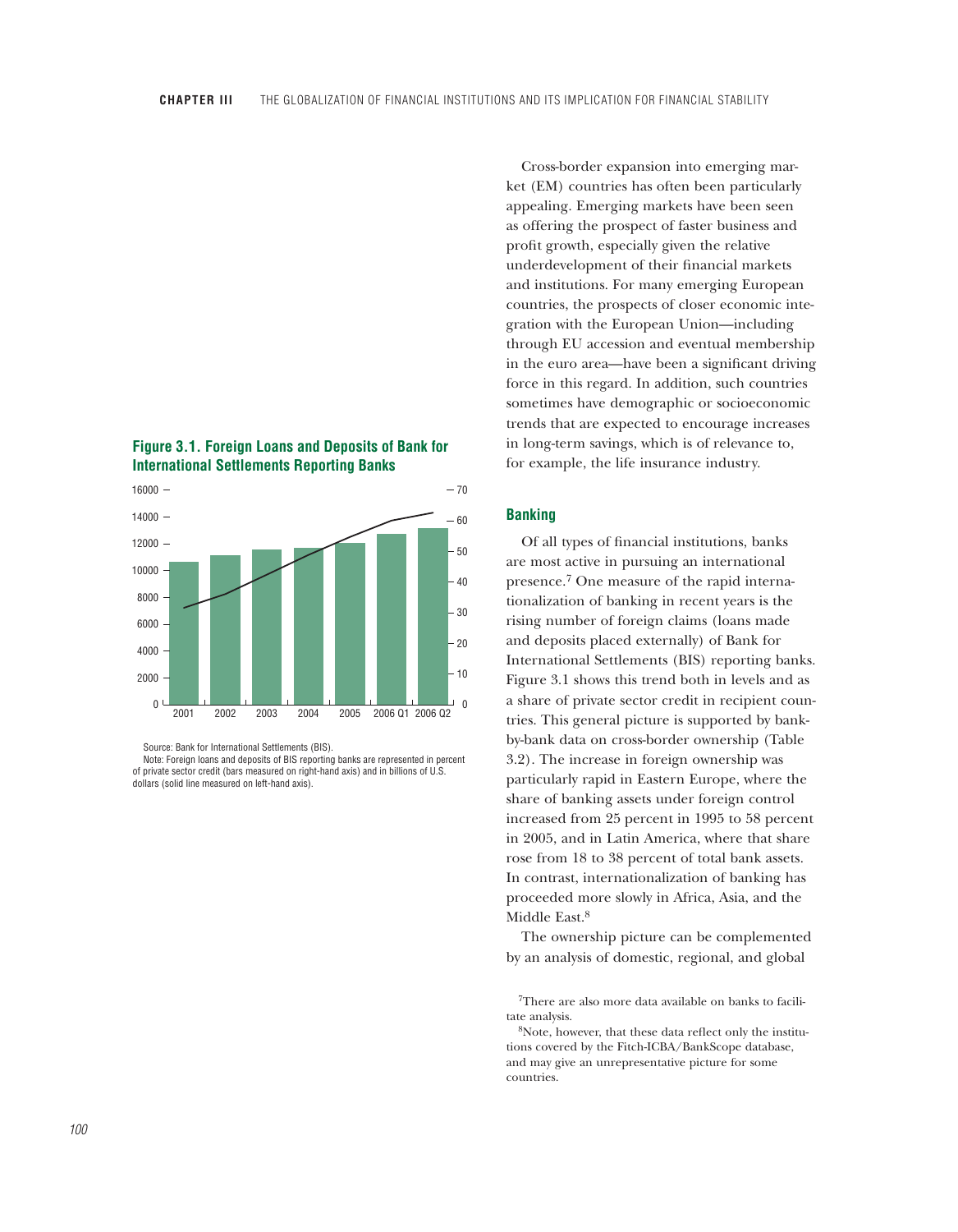|                            | 1995                         |                              |                             |                             | 2005                         |                              |                             |                             |                              |                             |                               |
|----------------------------|------------------------------|------------------------------|-----------------------------|-----------------------------|------------------------------|------------------------------|-----------------------------|-----------------------------|------------------------------|-----------------------------|-------------------------------|
|                            | Foreign-                     |                              |                             | Foreign-                    |                              |                              |                             |                             |                              |                             |                               |
|                            | Total                        | controlled                   | Total                       | Mean                        | Total                        | controlled                   | Total                       | Mean                        | Change                       | Change in                   | Change                        |
|                            | bank                         | total                        | foreign                     | foreign                     | bank                         | total                        | foreign                     | foreign                     | in Foreign                   | Foreign                     | in Mean                       |
|                            | assets<br>(US\$<br>billions) | assets<br>(USS)<br>billions) | asset<br>share<br>(percent) | asset<br>share<br>(percent) | assets<br>(US\$<br>billions) | assets<br>(US\$<br>billions) | asset<br>share<br>(percent) | asset<br>share<br>(percent) | Assets<br>(US\$<br>billions) | Asset<br>Share<br>(percent) | Foreign<br>Share<br>(percent) |
| Region (no. of countries)  |                              |                              |                             |                             |                              |                              |                             |                             |                              |                             |                               |
| All countries (105)        | 33.169                       | 5,043                        | 15                          | 23                          | 57.165                       | 13,039                       | 23                          | 35                          | 7,996                        | 8                           | 12                            |
| North America (2)          | 4,467                        | 454                          | 10                          | 8                           | 10,242                       | 2,155                        | 21                          | 17                          | 1.701                        | 11                          | 9                             |
| Western Europe (19)        | 16,320                       | 3,755                        | 23                          | 24                          | 31,797                       | 9,142                        | 29                          | 30                          | 5,387                        | 6                           | 6                             |
| Eastern Europe (17)        | 319                          | 80                           | 25                          | 21                          | 632                          | 369                          | 58                          | 49                          | 289                          | 33                          | 28                            |
| Latin America (14)         | 591                          | 108                          | 18                          | 14                          | 1,032                        | 392                          | 38                          | 29                          | 284                          | 20                          | 15                            |
| Africa (25)                | 154                          | 13                           | 8                           | 38                          | 156                          | 12                           | 8                           | 35                          | $-1$                         | $-1$                        | $-3$                          |
| Middle East (9)            | 625                          | 85                           | 14                          | 14                          | 1.194                        | 202                          | 17                          | 17                          | 117                          | 3                           | 3                             |
| Central Asia (4)           | 150                          | 3                            | 2                           | 4                           | 390                          | 9                            | 2                           | 5                           | 6                            | 0                           |                               |
| East Asia and Oceania (13) | 10.543                       | 545                          | 5                           | 6                           | 11,721                       | 758                          | 6                           |                             | 213                          |                             |                               |

#### **Table 3.2. Foreign Bank Ownership, by Region**

Source: IMF staff calculations based on data from International Financial Statistics and @2003 Bureau van Dijk Electronic Publishing-BankScope.

activities of large banks. The results, as shown in Table 3.3, suggest that most of the business of the world's 90 largest banks is still with the home country, although there are wide differences between individual banks and across regions. Banks headquartered in North America and the Asia-Pacific region tend to be more domestically oriented, whereas European banks are far more internationalized on average, even aside from their large intra-European interests. The strategic focus of regional banks also varies considerably. While some banks have established a strong presence over a wide range of developed markets within their region, others are concentrating their activities in a selected group of countries within their region. A third group conducts a large portion of their business in emerging markets.

# *Globalization of Banks in Emerging and Developing Markets*

As noted above, the share of cross-border financial sector M&A involving target institutions in emerging markets has increased significantly (Domanski, 2005; BIS Committee on the Global Financial System, 2004 and 2005; and BIS, 2006). As a result, foreign banks have become dominant players in the 10 member states that joined the EU in 2004, for example, and accounted for 77 percent of total banking

sector assets at end-2005 (European Central Bank, 2005). Similarly, in Mexico, foreign banks account for over 75 percent of total banking sector assets. However, this trend is not uniform, and in a number of other EM countries (e.g., Indonesia, Israel, Malaysia, Saudi Arabia, and Thailand), foreign bank penetration has stagnated since 1999 (BIS, 2006).

The past decade has also seen a transformation of the role of foreign banks in EMs. First, while the large international banks have continued their expansion in selected markets, a number of mid-sized banks have also become increasingly active across borders since the mid-1990s, particularly in emerging Europe. This has partly reflected limited expansion opportunities, heightened competition in home markets, and prospects of strong profitability in host markets.<sup>9</sup>

Second, there has been a significant shift toward local activities by foreign banks in EMs. Traditionally, foreign banks primarily focused on providing financial services to their inter-

<sup>9</sup>See Focarelli and Pozzolo (2005). As an illustration, data from BankScope and the RZB Group (2006) show that for four Austrian banks, the share of revenue from activities in Central and Eastern Europe was 69 percent in 2005 compared with an asset share of 39 percent; and for two Italian banks it was 19 percent compared with an asset share of 7 percent.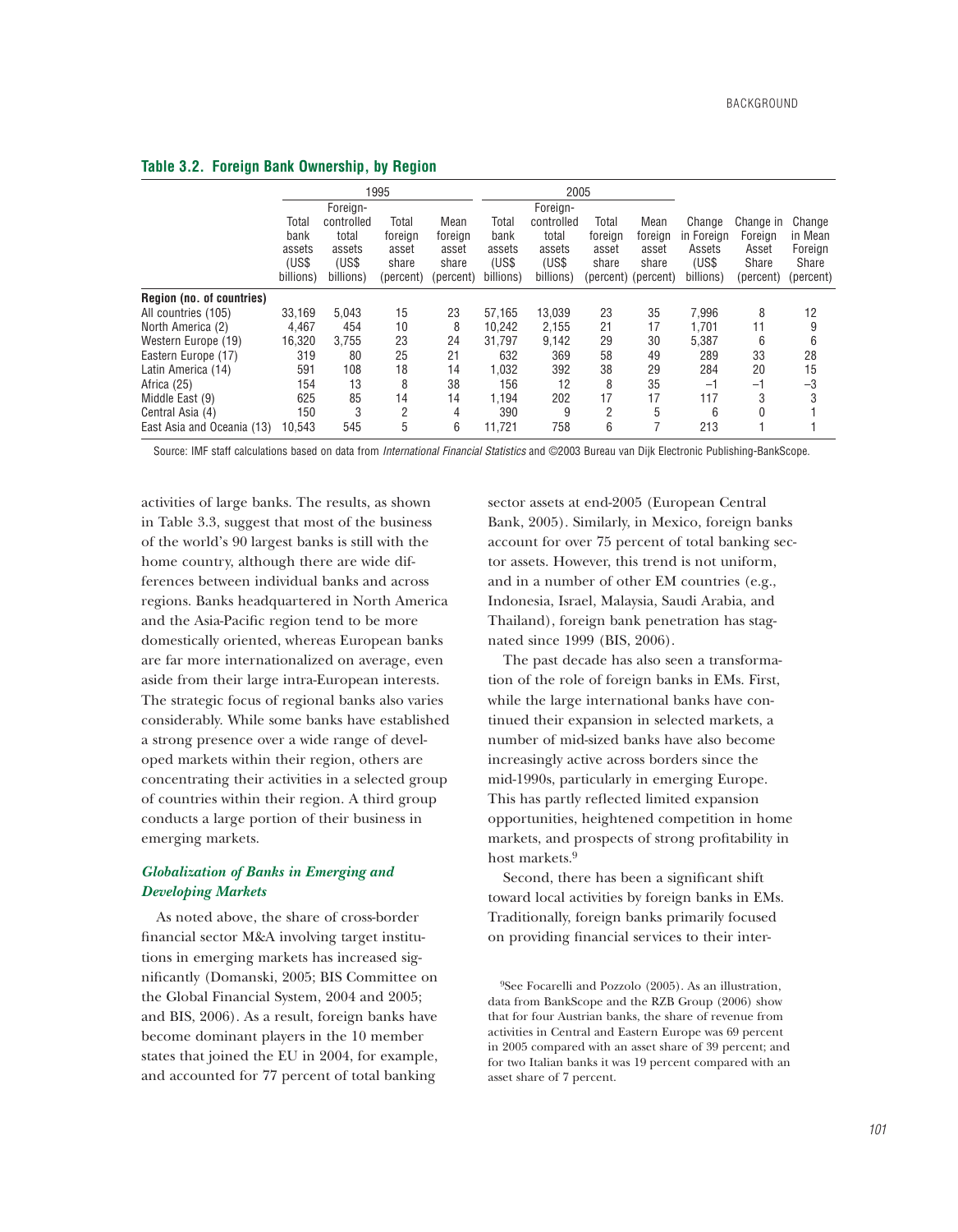

**Figure 3.2. Foreign Bank Participation in Emerging Countries**

(In percent of total private sector credit)

Source: Bank for International Settlements (BIS).

Note: Methodology, background analysis, and data were originally published in McGuire and Tarashev (2005a and 2005b). Updated data provided by BIS staff. 1Private sector local claims of foreign affiliates (in all currencies) as a percent of total private sector credit. While BIS data allow for netting of interbank claims in the case of cross-border claims and local claims in foreign currency, there is no sectoral breakdown available for local claims in local currency. For consistency purposes, the share of local claims in local currency to non-banks is estimated using the sectoral breakdown available for local claims.

2Private sector cross-border claims of foreign banks as a percent of total private sector credit.

# **Table 3.3 Cross-Border Activities of the 90 Largest Banks, 2005**

(Geographical activity shares, in percent)

|                             | Share of Activities in: |                       |                      |  |  |
|-----------------------------|-------------------------|-----------------------|----------------------|--|--|
|                             | Home<br>country         | Rest of<br>the region | Rest of<br>the world |  |  |
| Banks based in:             |                         |                       |                      |  |  |
| North America (20 banks)    | 77                      | 8                     | 15                   |  |  |
| Europe (50 banks)           | 55                      | 24                    | 21                   |  |  |
| Asia and Pacific (20 banks) | 86                      | 5                     | 9                    |  |  |

Sources: IMF staff calculations based on data from BankScope and the banks' annual reports for 2005.

Note: "Region" is defined as North America, Europe, and Asia and Pacific, respectively. For the purpose of this analysis, the geographical shares of a bank's activities are calculated as an unweighted average of shares of assets, revenues, and employees in a given region or country. This approach follows the methodology of the "transnationality index," developed by Sullivan (1994), and recently calculated by Schoenmaker and van Laecke (2006) for a sample of 60 of the world's "top banks." Using the same methodology, the shares of activities are computed here for the largest 50 European banks, 20 Asian-Pacific banks, and 20 North American banks. The data presented for each region are weighted averages of bank-by-bank data, using the bank size (the unweighted average of its share in assets, revenues, and employment of all banks in the region) as a weight.

national corporate clients in host countries, but there is now often a growing emphasis on housing-related and other personal lending (IMF, 2006a, Chapter II). One reflection of this development is that direct cross-border lending by the head offices of international banks has been progressively overshadowed by local lending by their foreign affiliates (Figure  $3.2$ ).<sup>10,11</sup> In Latin America and emerging Europe, for example, the increased participation of foreign banks in local credit markets was fully attributable to the growth of locally extended claims by foreign affiliates (upper shaded area in Figure 3.2).

10To the extent that foreign affiliates take on currency (or other) mismatches as a result of their local activities, their status as part of a larger international group would generally make it easier to hedge or otherwise manage those mismatches—for example, by hedging with the

parent.  $\rm ^{11}It$  seems likely that this development has also contributed to the convergence of interest rates across countries, including at the retail level, over the last decade or so. Cross-country standard deviations of real lending and deposit rates have declined both globally and in individual regions in that period. An analysis of "beta" convergence of real rates to applicable benchmark rates also strongly shows such convergence.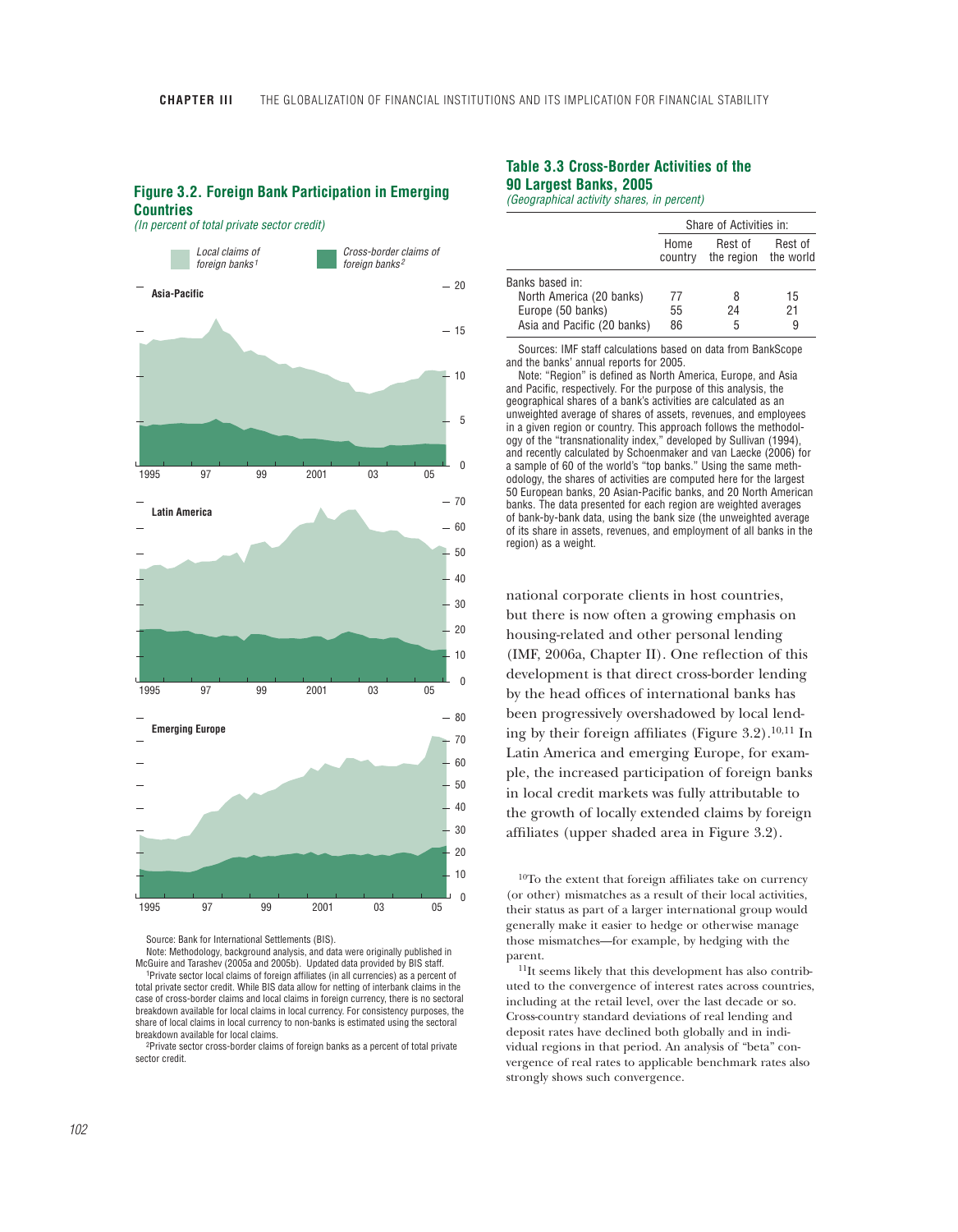Third, although most banks entering developing countries are from industrialized countries, banks from other developing countries have recently also become active as investors (World Bank, 2006; Van Horen and Claessens, forthcoming). In 2005, 27 percent of all foreign banks in developing countries were owned by a bank from another developing country, while these banks held 5 percent in assets (Figure 3.3). Especially in low-income developing countries, the importance of developing country foreign banks is very large (47 percent of foreign banks in terms of numbers and 27 percent in terms of assets). Furthermore, this type of foreign banking is strongly regionally concentrated. As is the case with foreign entry by industrialized country banks, direct investment by other developing country banks tends to be driven by economic integration, common language, and proximity. However, developing country banks tend to invest in small countries with weak institutions where industrial country banks are reluctant to go, presumably because the developing country banks have a competitive advantage dealing with countries with a weak institutional framework (Claessens and van Horen, 2007).

## **Insurers**

This section concentrates on various aspects of the insurance sector, but it should be noted that other nonbank sectors of the financial industry are also increasingly globalized, in one sense or another. For pension funds and asset managers, for example, the main form of globalization is by way of increasingly internationalized asset allocations. The international investment activity of these groups is covered in Chapter II.

Insurance business is conducted across borders in one of two ways—either insurers domiciled in one country directly underwrite risks arising in other jurisdictions, or branches or subsidiaries controlled by foreign insurers underwrite domestic risks. Direct cross-border activity only accounts for a small percentage of total

### **Figure 3.3. Foreign Bank Entry by Developing Countries, by Country Income Level, 2005** (In percent)

**Share of Foreign Banks Owned by Banks from Developing Countries1**



**Share of Foreign Bank Assets Owned by Banks from Developing Countries2**



Source: World Bank (2006).

Note: Income classifications follow World Bank definitions as published in World Bank (2006).

<sup>1</sup>In percent of total number of foreign banks in each income level group. <sup>2</sup>In percent of total foreign bank assets in each income level group, averaged over 2000–04.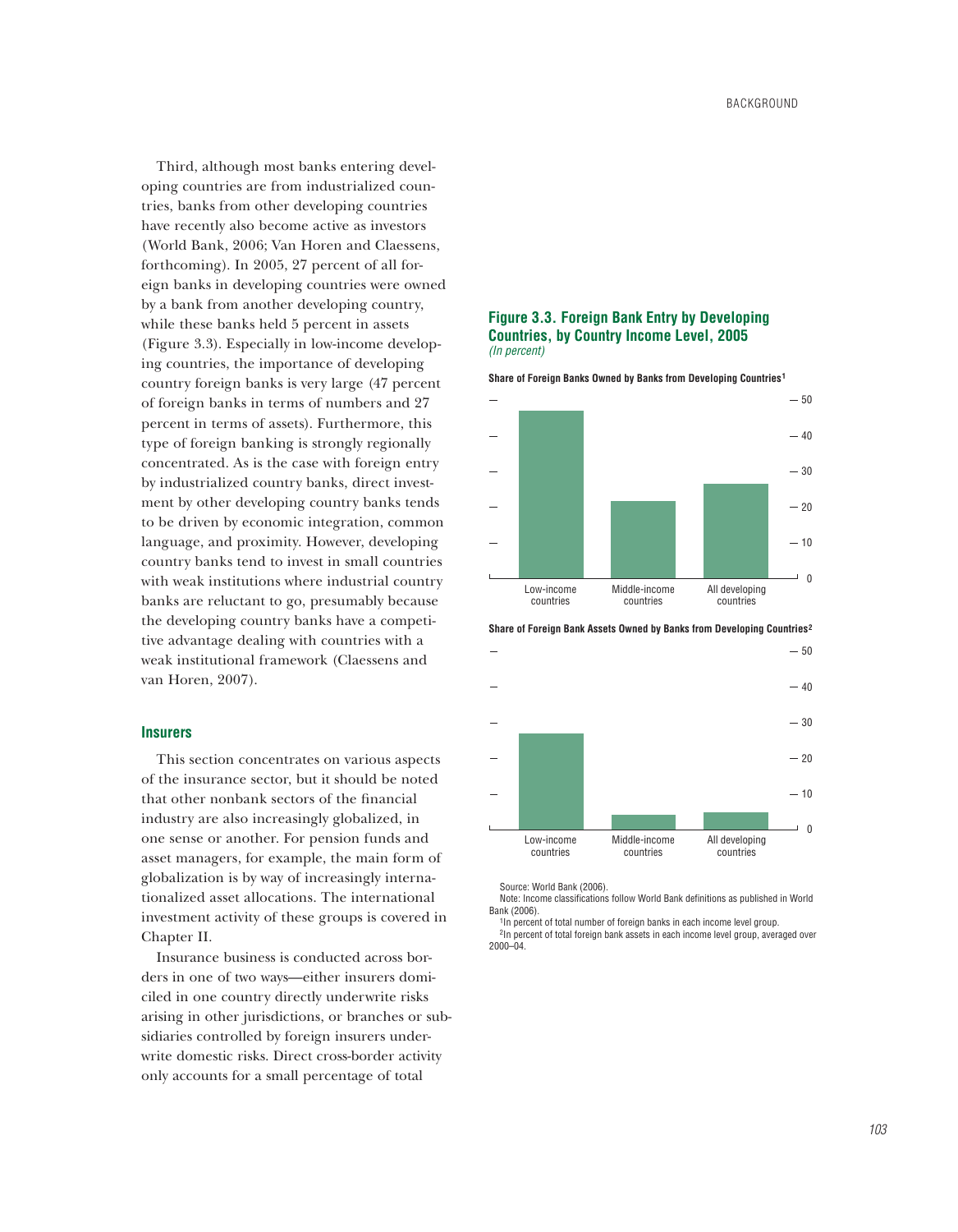

(In percent)



Source: Swiss Re.

world premia,<sup>12</sup> whereas cross-border M&A activity has ensured that an increasing proportion of insurance business is now written by operations controlled by foreign parents.

In addition, insurers can reduce the geographic or sectoral concentration of their risk portfolios by laying off a proportion of their risks to reinsurers. In turn, reinsurers may then hold a diversified portfolio of less correlated, geographically spread risks, or transfer some of their exposures to investors through insurancelinked securities, including catastrophe ("CAT") bonds. The availability of reinsurance provides insurers with some flexibility over the degree of geographic risk concentration that they are willing to hold. As a result, insurers can diversify their risk portfolio without having to globalize their own underwriting operations.

## *Life Insurance*

As with banking, the pattern of globalization of life insurance groups is complex, with a few large companies now operating across a number of markets and increasing their market shares, primarily through the acquisition of existing companies in foreign markets. Between 1998 and 2004, the share of global premia attributable to the 12 "global" life insurance groups (with substantial operations outside their home market and at least 1 percent of global premia) increased from 20 to 28 percent (Figure  $3.4$ ).<sup>13</sup> This increase was accounted for entirely by acquisitions of other life insurers, both domestic and foreign, as opposed to faster organic growth.14

<sup>12</sup>The latest available data refer to 2000, when 0.7 percent of life insurance and 2.2 percent of non-life insurance total world premia represented cross-border insurance business (Swiss Re, 2001).

13Swiss Re (2006a, p. 18). There is a significantly lower global concentration in life insurance than in banking due to life insurance product differentiation at the national level, lower capital requirements for life insurance company start-ups, and evidence that economies of scale in life insurance extend only to national operations.

14The equity market performance of insurance companies engaged in acquisitions to expand geographically has been found to significantly outperform that of insurers engaged in cross-sectoral expansion (Bø, Hulterström, and Pilskog, 2003).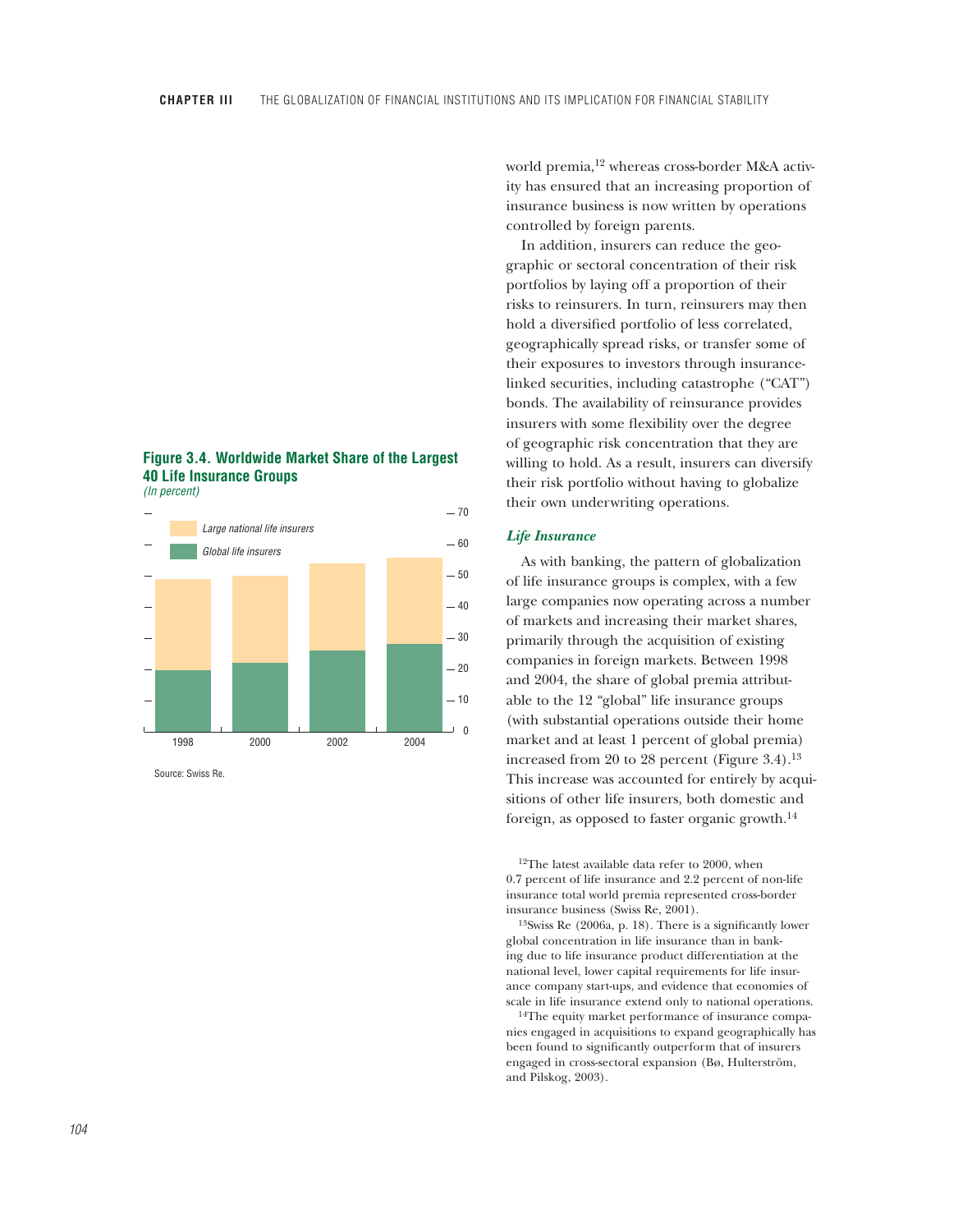Trends in foreign penetration in life insurance markets are far from uniform. From 1994 to 2003, the market share of foreign life insurance companies grew strongly in the largest life insurance markets of Japan, the United Kingdom, and the United States, remained relatively static in Germany and the Netherlands, and fell significantly in Canada and Spain. There has also been a strong rise in foreign life insurance company market share in the Czech Republic, Korea, Mexico, Poland, and Turkey, as global life insurance companies have expanded, primarily through the acquisition of existing operations (OECD, 2005, Tables 21 and 22). Cross-border insurance consolidation in Europe has been assisted by the mutual recognition of insurers by regulators across the EU and the small size of some domestic markets. It is likely to be accelerated by the EU's implementation of Solvency II, which will introduce a risk-capital framework that benefits geographical diversification of risks held and rewards economic capital management.15 In Japan, the demutualization of several life insurers facilitated the acquisition of a number of life insurance companies by U.S. and European groups, and contributed to a decline in industry concentration. Acquisition, rather than start-up, has been the preferred route of foreign firms' entry into the U.S. market due to the fragmentation of state regulators raising the costs of start-up for a new entrant wishing to operate on an interstate basis. In 2004, five of the largest 10 U.S. fixed and variable annuity providers (by premia received) were foreign-owned entities, with a combined market share of over 20 percent.

# *General Insurance*

In a broad sense, the non-life insurance sector is more global than the life insurance sector, particularly with regard to the pricing of liabilities and the ability to lay off risk globally. But in terms of the institutions themselves, international experience has progressed more slowly than in other insurance segments, according to the scant cross-country data available. The internationalization of non-life insurance companies seems to reflect mostly a small number of large companies that can provide a wide range of insurance services, including global property and casualty coverage, to their corporate clients.

Market access issues may partly explain slower internationalization of non-life insurance companies (Ma and Pope, 2003). Despite ongoing progress toward harmonizing international accounting standards and insurance solvency requirements, contract laws continue to be grounded in domestic jurisdictions, significantly raising the costs of foreign expansion. Another factor reducing the incentives for cross-border expansion by general insurers is that risks can be laid off through reinsurance, or are sometimes handled through various state-run safety nets. In addition, economies of scale and risk diversification may often be achievable even in relatively small, domestic general insurance markets.

### *Reinsurance*

Given its very rationale in insurance risk diversification, "reinsurance is almost necessarily a global business" (Group of Thirty, 2006, p. 9) spreading independent risks across countries and business lines and so enabling insurers to economize on capital.16 Through reinsurance, primary insurers are less exposed to insolvency risk as a result of catastrophes or unanticipated insurance losses, while reinsurers can diversify and need not be exposed to single catastrophic risks.

In 2005, premia paid ("ceded") to nonaffiliated reinsurers amounted to 6.2 percent of global non-life insurance premia and 1.1 percent of life premia (International Association of Insurance Supervisors, 2006; Swiss Re, 2006c).

<sup>15</sup>Solvency II is the current project to reform the regime for EU insurers' capital. Adoption is currently scheduled for 2009–10.

<sup>16</sup>Swiss Re (2006b) estimates that the capital required to cover property insurance risks in 2004 in France, Germany, Italy, Japan, the United Kingdom, and the United States could have been reduced by at least 20 percent if catastrophe risk had been pooled by reinsurers across all six markets.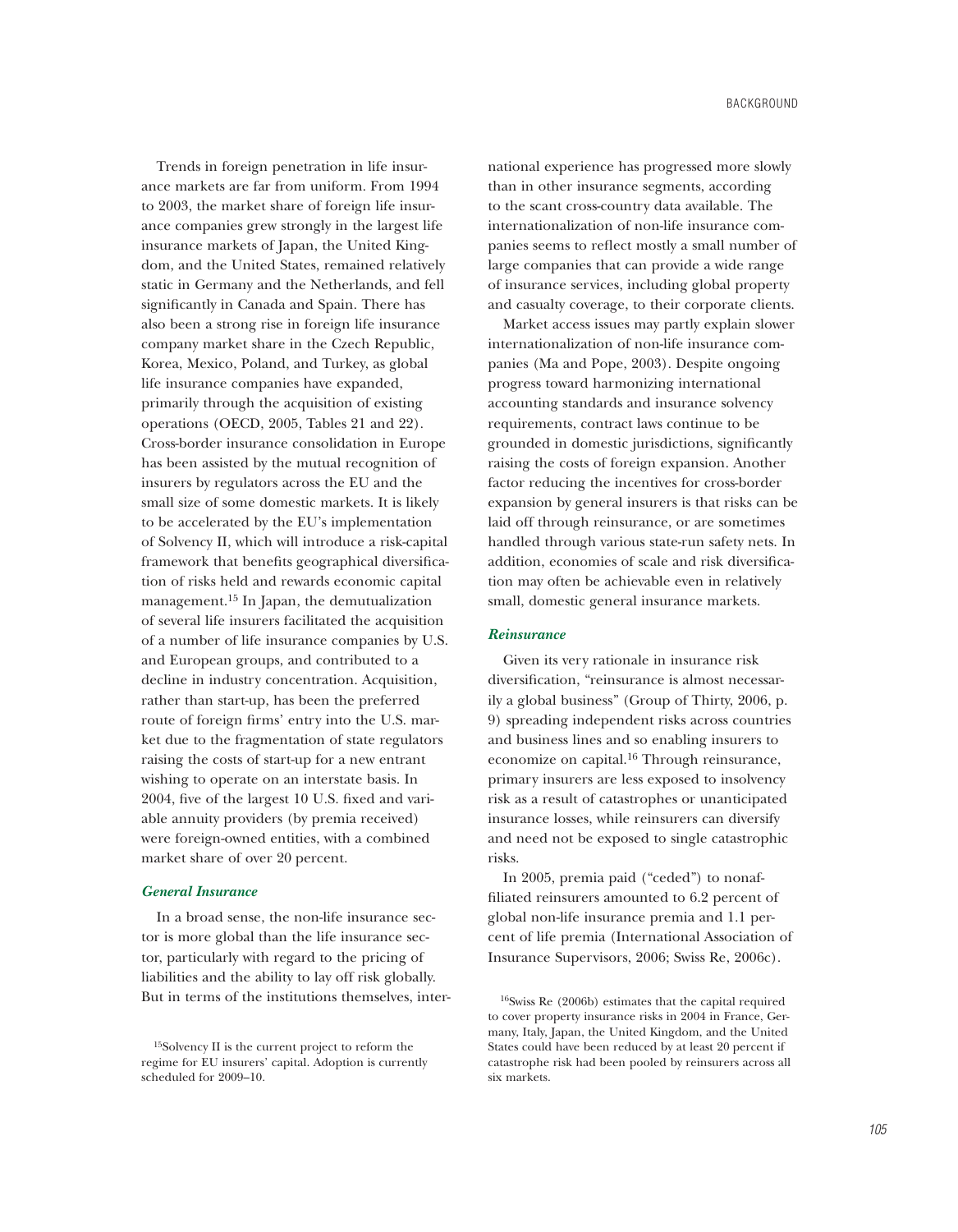

**Figure 3.5. Gross Reinsurance Premiums Assumed**

**and Ceded by Region, 2005**

Source: International Association of Insurance Supervisors. 1North America includes Bermuda. 2Africa and the Middle East.

Figure 3.5 shows the regional distribution of premia ceded and assumed by reinsurers. European domiciled reinsurers have traditionally been large net recipients of risk from the rest of the world, principally Japan and the United States. However, Bermuda-based reinsurers are now substantially increasing their net acceptance of risk premia, particularly from the United States.

The global reinsurance market has become significantly more concentrated, with 10 firms now accounting for approximately 60 percent of global premia, compared with 40 percent a decade ago (Group of Thirty, 2006, p. 12). Consolidation has principally been through M&A activity, although a number of firms ceased operating in the late 1990s during the "soft" point of the reinsurance cycle when capacity was plentiful and premia were low. While this process has been driven by economies of scale and risk diversification across countries and business lines, it nevertheless means that primary insurers are increasingly dependent on a concentrating global reinsurance industry.

# **How Institutional Globalization Affects Stability**

There are a variety of reasons to expect that, for the most part, increasing globalization of financial institutions brings benefits in terms of financial stability as well as financial sector development and efficiency. This is certainly the case at least from the perspective of individual institutions and at the system level in relatively benign times. But a key question is whether the stability of financial systems—home, host, or internationally—might be more vulnerable to disruption in extreme circumstances, given increased cross-border interlinkages.

The literature provides conflicting analysis concerning the overall impact of institutional globalization on financial stability. On one hand, it identifies a number of potential benefits, including the following:

• Diversification gains from lower volatility of income and asset values through reduced exposure to home market conditions;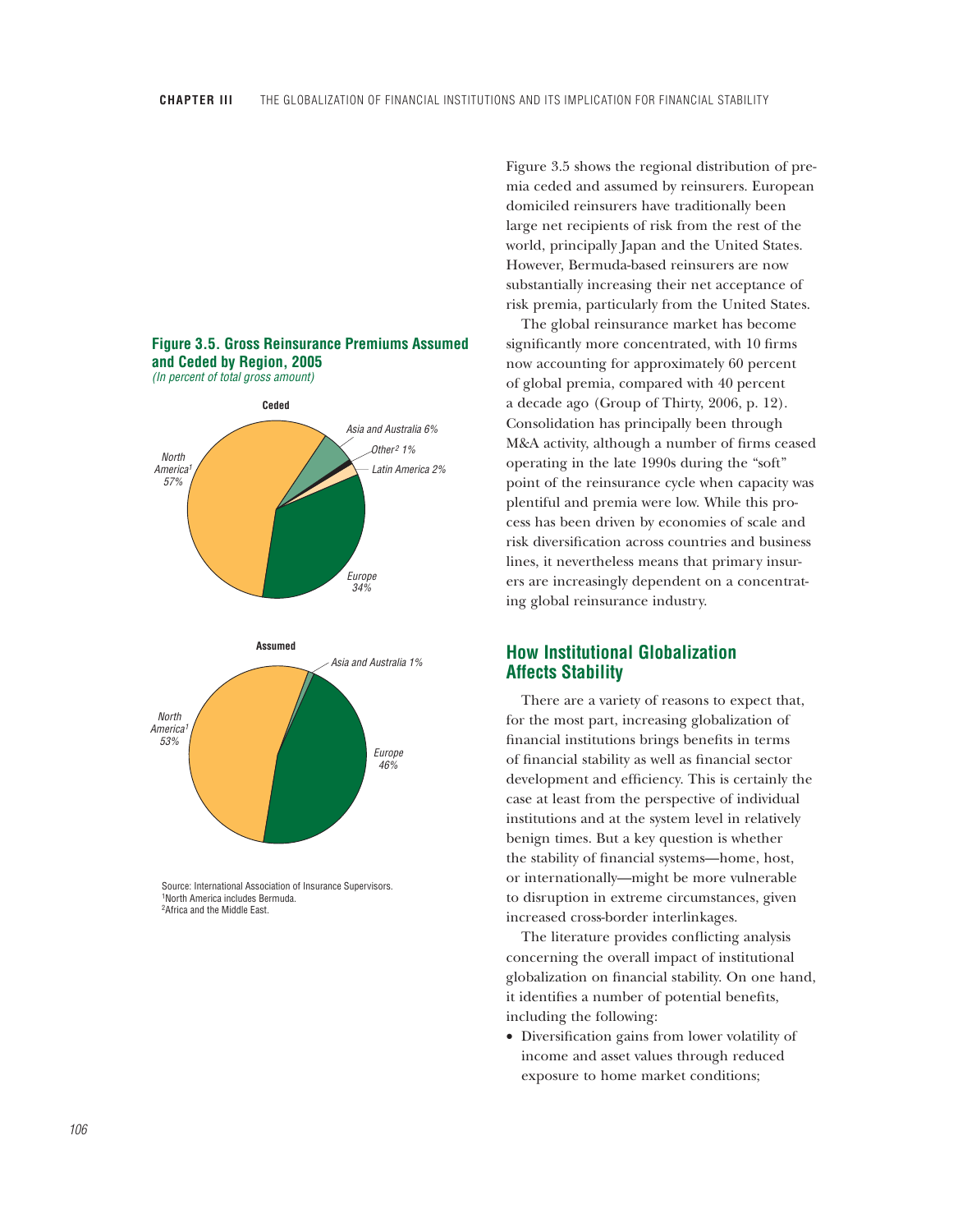- v Increased profitability of foreign operations due to the application of more sophisticated techniques and products;
- Improved risk management practices transferred to foreign operations along with an internal capital market better able to deploy capital to the firm's most profitable opportunities;
- Greater stability in credit availability due to the parent bank's distance from the domestic credit cycle in any particular country;
- v Improved access to deeper international markets for funding;
- Better liquidity for investment and hedging; and
- v Greater access to hedging instruments and more diversified portfolios.

In addition, EM host countries should benefit more broadly from knowledge and technology transfer via foreign financial institutions.

On the other hand, there are a number of potential problems. In particular, the parent institution may expand in a manner that wastes capital or that loses "focus" on core home markets from the point of view of equity market expectations (e.g., if banking techniques and products do not actually transfer well to specific host markets, or if management is not sufficiently attuned to host market conditions). Risk management in a complex parent group, operating across a number of cultures and time zones, may be inherently more difficult than in a simple single-country structure, notwithstanding risk management techniques improving over time. This is particularly the case in ensuring adequate operational (including reputational) and market risk management in foreign operations by parents.17 Credit risk management as well may be more difficult, especially in cases where limited or unreliable information on borrowers' creditworthiness in host countries restricts the usefulness of the

parent's risk measurement and management systems.

There is little empirical evidence to date to distinguish between these conflicting views and establish whether cross-border diversification of financial institutions reduces or increases firm-specific or systemic vulnerabilities.18 A complication from the analytical perspective is that globalization of financial institutions has gone hand-in-hand with other trends, such as a trend toward greater functional diversification (e.g., from banking to nonbanking activities). There is extensive literature on diversification in firms in general, $19$  and more recently new research has emerged on diversification costs and benefits in financial institutions specifically. But that research focuses on functional rather than cross-border diversification.20 Studies that

18Numerous studies have focused on cross-border diversification, but instead of linkages to financial stability, they have typically analyzed other issues. For the literature on measuring the extent of cross-border banking, see Manna (2004) and Schoenmaker and van Laecke (2006); for explanations of the factors driving the international banking flows, see Papaioannou (2005); for the impact on profitability, see Claessens, Demirgüç-Kunt, and Huizinga (2001) and Garcia-Herrero and Vázquez (forthcoming); for the impact on efficiency, see Berger and others (2000); and for the impact on financial sector development and access to financial services, see Detragiache, Tressel, and Gupta (2006).

19In particular, Wernerfelt and Montgomery (1988) found that cross-industry diversification has a negative effect on firm value (measured by Tobin's *q* or a similar measure), a result that has been confirmed by a number of subsequent studies and has come to be known as the "diversification discount." The common explanation of this finding is that conglomerates suffer from structural and managerial weaknesses, while at the same time their risk-spreading qualities are of little value to investors who can diversify their portfolios.

20Also, there is a nontrivial relationship between cross-border banking, competition, and stability. In a broad review of the literature, Claessens (2006) finds much, but not uniform, evidence that cross-border banking increases competition. As regards the relationship between competition and stability, a number of studies suggest a trade-off between the two (e.g., Beck, Demirgüç-Kunt, and Levine, 2006). However, this literature uses country-level concentration ratios that may not capture cross-border competition well. Studies using more direct measures of competition (e.g., Schaeck, C*ˇ* ihák, and Wolfe, 2006) find a positive relationship between foreign bank competition and stability.

<sup>17</sup>While fraud or management failures can of course be committed in purely domestic firms, risk controls can be more difficult to police in a cross-border structure. The Barings and Allied Irish Bank examples illustrate the point.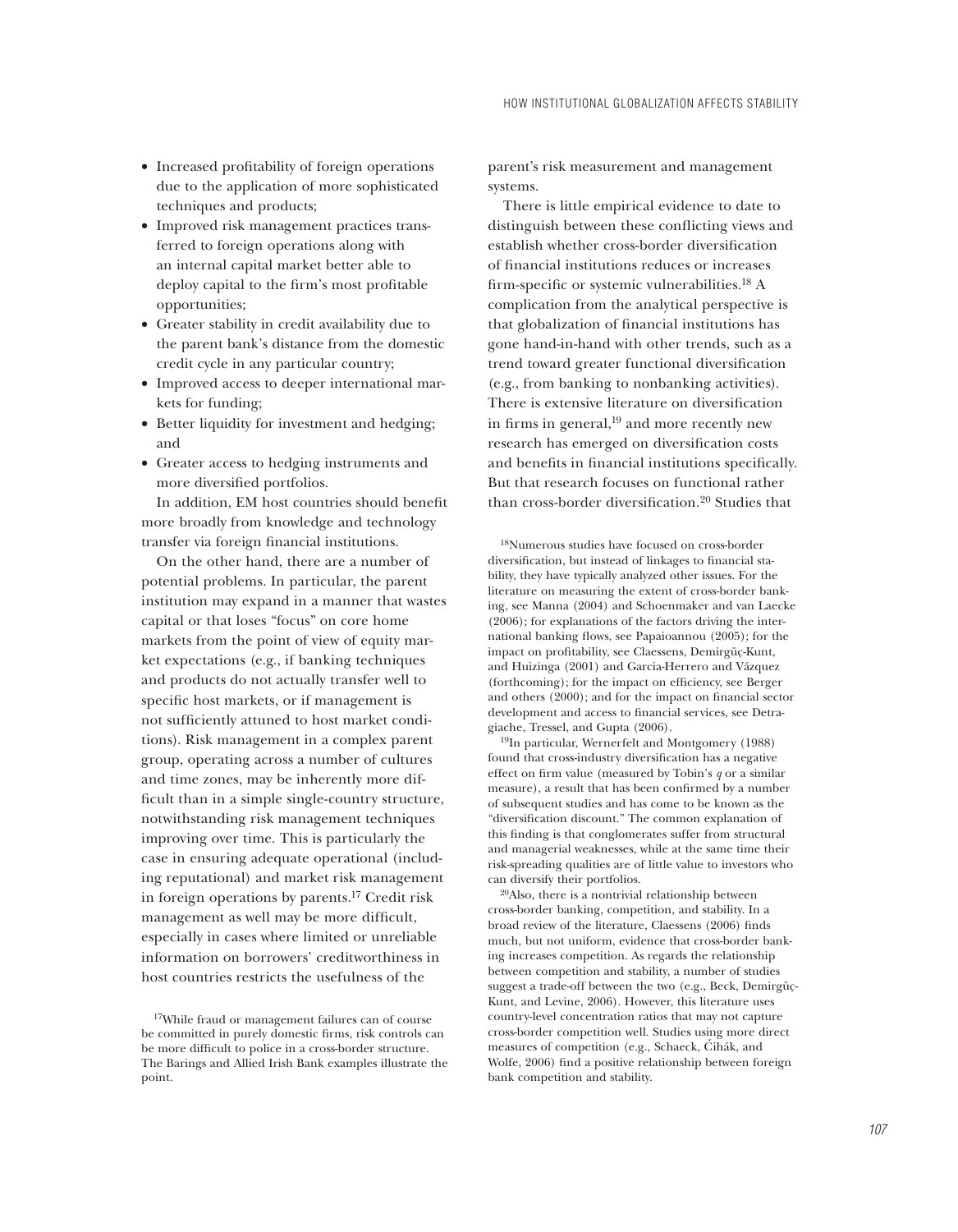employ accounting data or that focus only on diversification in a narrow sense (e.g., within the credit risk category) tend to find diversification benefits for financial institutions.21 Contrasting with these results, but in line with the literature on conglomerates in general, Laeven and Levine (2005) find that there is a significant diversification discount in share prices of large banks in 43 countries. In other words, the market values of financial conglomerates that engage in multiple activities are lower than if those financial conglomerates were broken up into their component specialist constituents.22 This underscores the possibility that "agency costs" may rise in such conglomerates and may outweigh the economies of scope and diversification gains.

Nevertheless, there are some reasons to believe that cross-border diversification of financial institutions may be more beneficial than functional diversification.23 One reason the diversification gains may be larger is the imperfect correlation of economic activity among countries (although economic cycles are becoming more correlated in some regions). A second hint comes from the fact that the general corporate finance literature on crossborder M&A tends to find that multinational corporations are valued at a premium relative to industry-matched benchmarks, rather than the discount applying to functionally diversified corporations.24

21See Berg-Yuen and Medova (2005); Laderman (2000); and Everts and Liersch (2006).<br><sup>22</sup>This does not necessarily mean, however, that con-

glomerates are more risky than less-diversified institutions. Share prices reflect market views on the benefits to shareholders, rather than benefits to depositors/bondholders or to financial stability more generally.

23For instance, Schmid and Walter (2006) find that geographic diversification by U.S. banks leads to a positive (but statistically insignificant) equity premium, whereas activity diversification results in a significant discount in their equity values.

To examine whether markets view crossborder mergers of financial institutions positively, an analysis was undertaken of both accounting and market-based data for a sample of large banks in Asia, Europe, and the United States. The four panels in Figure 3.6 plot data on individual banks' diversification across countries against various proxies for profitability, soundness, and market valuation.25 To capture international diversification (on the horizontal axis), a Herfindahl index was calculated for each bank as the sum of the squared shares of its assets or revenues across the countries under consideration: the lower the index, the more cross-border diversified the bank. On the vertical axes, the four panels show a measure of performance (the risk-adjusted return on equity, ROE); an accounting measure of likelihood of default (*z*-score); a stock price-based measure of likelihood of default (distance to default, DD); and a measure of market valuation (Tobin's *q*).26

The analysis indicates that large banks with more internationally diversified revenues and, to a lesser extent, assets, have been characterized by higher average risk-adjusted returns, higher levels of individual soundness, and higher market valuation than other large banks. In addition, some two-thirds of the banks have more diversified operating revenues than assets, and their foreign operations tend to be more profitable than their home country business.

On the level of individual institutions, therefore, cross-border diversification appears to have benefits both in terms of profitability and

<sup>24</sup>Notably, cross-border acquisitions of targets from different industries are found to result in a significant diversification discount. Significant wealth gains accrue to foreign target shareholders regardless of the type of acquisition (see Dos Santos and others, 2003).

 $25$ This analysis is an extension of Tieman and Čihák (forthcoming), which focuses only on Europe and uses a narrower range of variables.

<sup>26</sup>The *z*-score and the DD are two analogous measures of an individual institution's soundness: the first is based on accounting data, and the second uses stock price data. Both measures illustrate the probability that the market value of a financial institution's assets becomes lower than the value of its debt (the higher the indicator, the lower the probability). The DD is a useful proxy for individual bank default risk when bank stocks are traded in liquid markets; the *z*-score provides an alternative measure that does not require such markets. For a more detailed discussion of the pros and cons, and a review of the literature, see Čihák (forthcoming).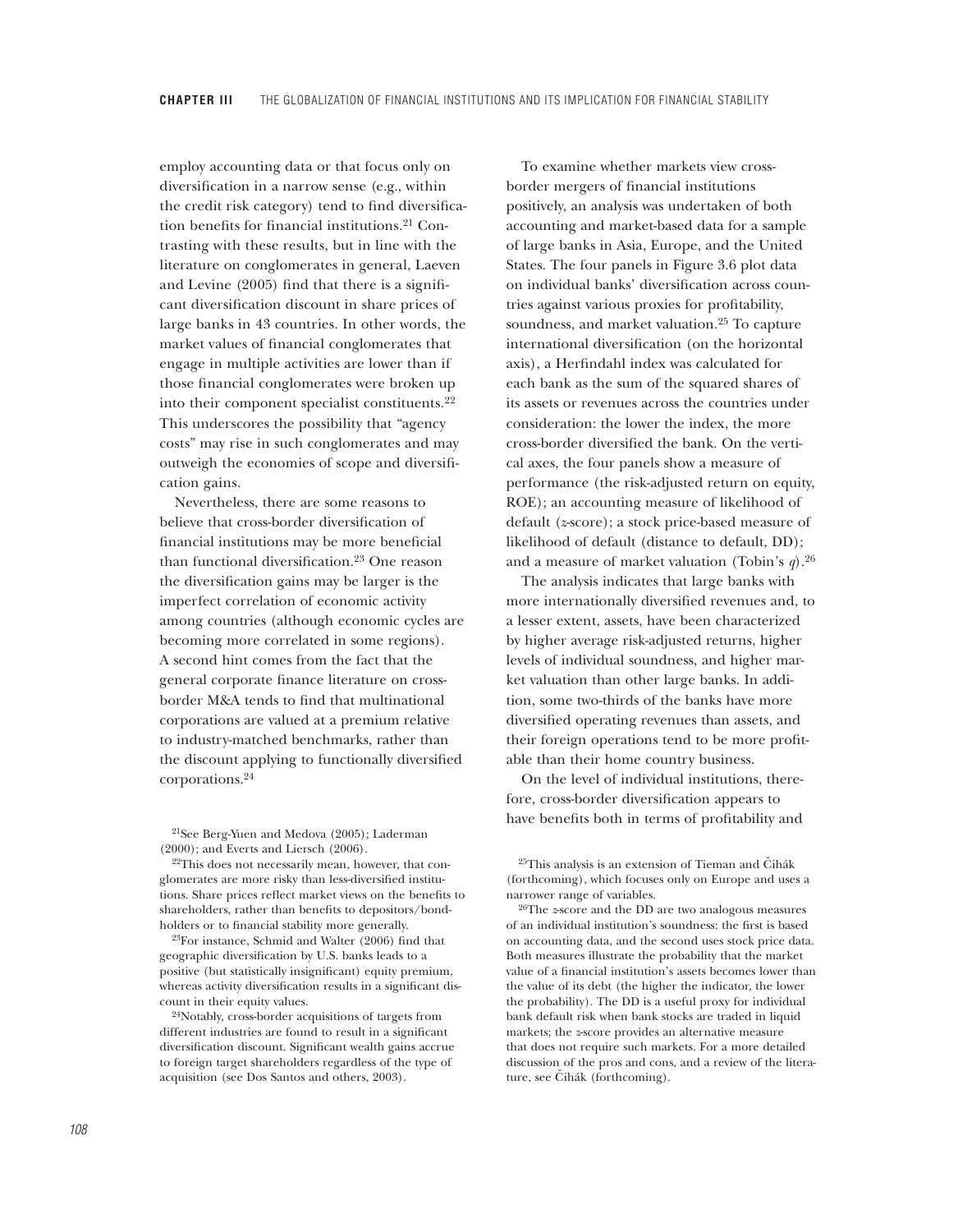market valuation, and in terms of soundness indicators.27 The relationship between internationalization and individual soundness is far from universal, however. Indeed, as Figure 3.6 shows, there are examples of diversified banks with low *z*-scores.

Moreover, Figure 3.6 does not analyze causality: a proper evaluation of the effect of crossborder diversification on bank soundness needs to take into account the bank-specific characteristics that bear both on soundness and on the decision to diversify. A more detailed econometric analysis confirms that even after adjusting for other factors (such as bank size or functional diversification, approximated by the share of noninterest income in total income), there is still a consistently positive (across different specifications) albeit weak link between cross-border diversification and profitability and soundness at the level of individual institutions.28

More importantly, despite its generally positive effects on individual institutions, it remains an open question whether greater cross-border diversification among the larger banks over the past decade has led to a decline in the *systemic* risk of these institutions as a group. The calculations presented in Box 3.1, for example, show that systemic risk may not have declined. Unlike the bank-specific findings above, the analysis in Box 3.1 considers the large banks as a group and picks up any correlations between their individual loss experience. The intuition behind this is that when all or most banks diversify internationally,

27All the slope coefficients in Figure 3.6 are significant at the 10 percent level. The slope coefficients for riskadjusted ROE and Tobin's  $q$  are also significant at the  $5$  percent level.

<sup>28</sup>More details are provided in Čihák (2007). The part of the findings relating to profitability is consistent with a recent study by García-Herrero and Vázquez (forthcoming), who find (using a slightly different sample and definition of diversification) that greater asset allocation to foreign subsidiaries enhances the risk-adjusted profitability of international banks, even though these gains are somewhat reduced when subsidiaries concentrate in specific geographical regions. The authors argue that international diversification gains in banking are substantial and remain largely unexploited.



# **Figure 3.6. Cross-Border Diversification and Individual Bank Soundness, 1994–2004**

Sources: ©2003 Bureau van Dijk Electronic Publishing-Bankscope; Thompson ONE Banker; and IMF staff calculations.

Note: Herfindahl Index calculated as the sum of the squared shares of a bank's assets or revenues across selected countries—the lower the index, the more cross-border diversified the bank.

<sup>1</sup>The z-score is defined as  $z = (k+\mu)/\sigma$ , where k is equity capital as percent of assets,  $\mu$  is return as percent on assets, and  $\sigma$  is standard deviation of return on assets as a proxy for return volatility.

2The distance to default is defined as the difference between the expected value of the assets at maturity and the default threshold, which is a function of the value of the liabilities.

<sup>3</sup>The "excess value" is defined in line with the "conglomerization discount" literature (e.g., Laeven and Levine, 2005) as a difference between actual Tobin's  $q$  and a weighted average of estimated Tobin's  $q$  for the constituent entities.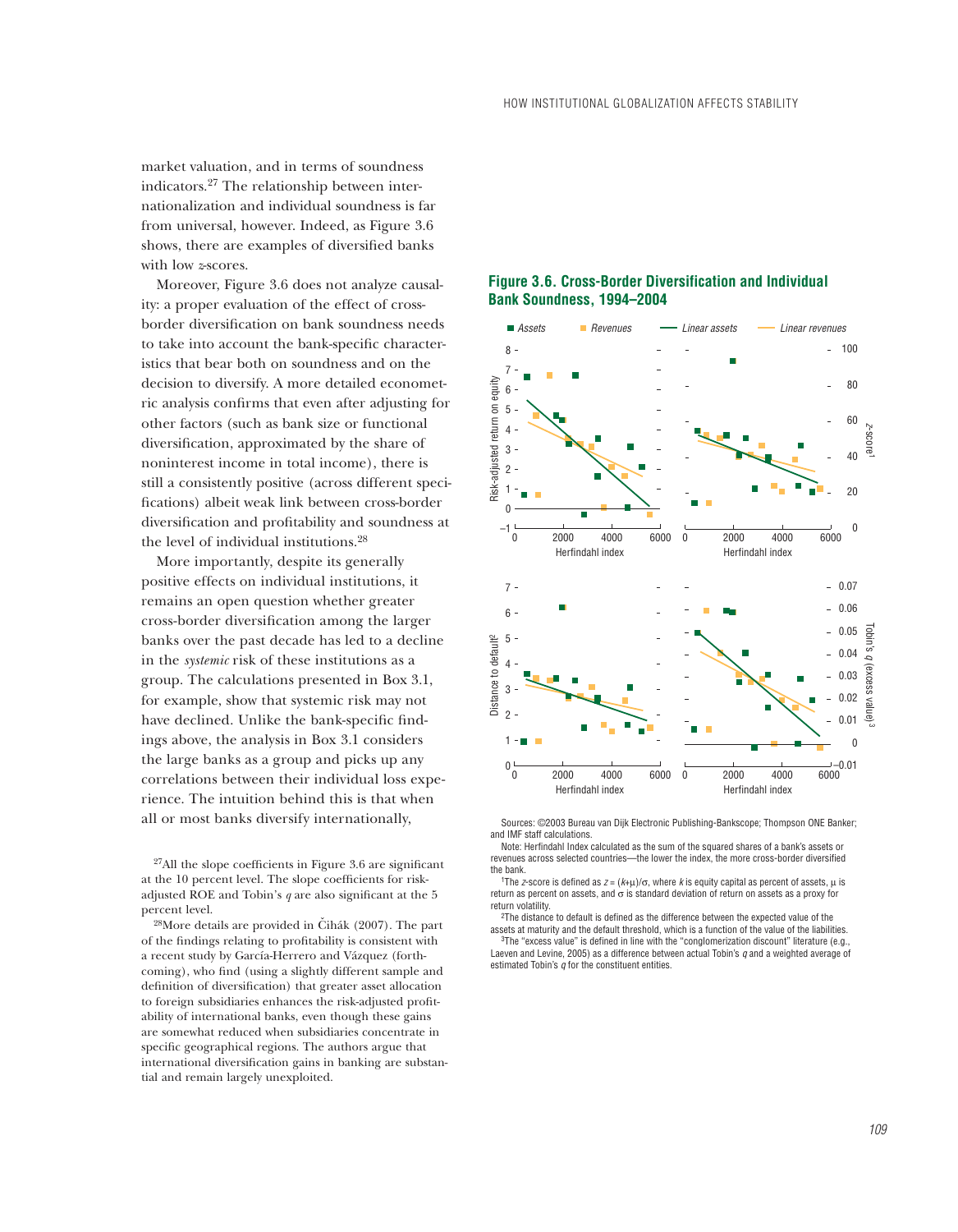### **Box 3.1. Some Evidence on Systemic Stability Aspects of Bank Globalization**

The calculations in the main text suggest that for individual banks, cross-border diversification is generally associated with higher market valuation and greater robustness as measured by both accounting-based and market-based indicators. However, this result does not translate simply to the systemic level. As banks become more diversified across borders, the risk of joint failures does not decrease, the main reason being the correlation between individual bank loss probabilities.

This point is illustrated in the figure in this box, which compares the expected loss per \$1 of exposure to a portfolio of all large banks and the loss per \$1 of exposure to a portfolio of internationally active large banks (those with 50 or more percent of their business conducted outside their home country). To calculate the expected loss, market data (stock prices) are combined with accounting data in a fashion similar to the distance-to-default (DD) model for individual banks, which approximates probabilities of default in banks. Unlike the DD model, however, the expected loss also takes into account different losses given default estimates for banks in the system (reflecting their different size) and the co-movement of their share prices (to approximate the likelihood of interbank spillovers or common shocks).

The figure indicates that risks among the internationally diversified banks as a group appear to be higher than risks among the entire group of large banks. During a few years in the early 1990s, the opposite was true, as a result of a relatively strong performance (low volatility) of the internationally diversified banks. The expected losses increased sharply toward the

Note: The main author of this box is Martin Čihák.

systems may become more vulnerable to large, common shocks and to spillover effects.29 For

29Moreover, economies themselves are becoming increasingly integrated in some regions, which also tends **Expected Loss on a \$100 Portfolio of Internationally Active Large Banks Minus Expected Loss on a \$100 Portfolio of All Large Banks**

(In U.S. dollars, monthly averages)



end of the 1990s and subsequently remained high. A closer analysis reveals that this profile indicates that higher capitalization has been offset by higher exposure to risks among the internationally active banks.

 The figure needs to be interpreted with caution, because using market-price data to gauge probabilities of default (and even more so the coincidence of defaults) has obvious limitations, documented in the literature. Nonetheless, it provides an important piece of cautionary evidence that cross-border diversification, despite relatively obvious benefits at the micro level, may have less clear-cut advantages at the macro level.

example, there appear to be increased trading and other linkages between the large global-

to reduce the stability-enhancing effects of international diversification.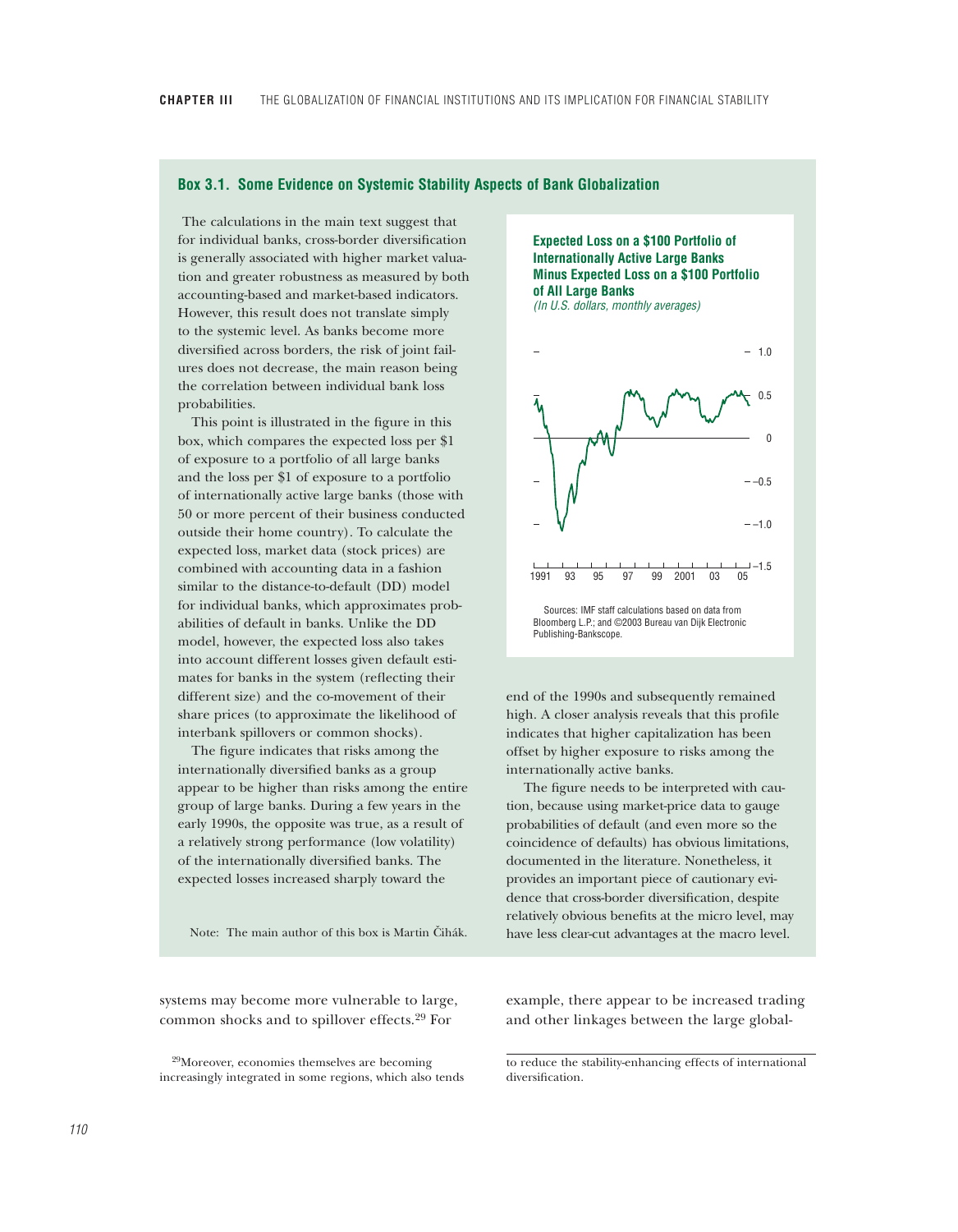ized institutions, as concentration in major local and international banking markets has increased, with a relatively small number of large international players having a central role in a range of key markets. Such effects raise potential systemic risks in financial systems and internationally.30

These findings are consistent with the model presented in Wagner (2006) and also with De Nicoló and Tieman (2006), who observe that the integration process in Europe does not have an unambiguously positive effect on financial stability. For a group of large European financial institutions, they find that measures of systemic risk did not decline during the period from 1990–2004 and that bank risk profiles converged, while the sensitivity of bank and insurance systemic risk measures to common real and financial shocks increased in most countries.

Several other indicators also raise the possibility that systemic risks may have increased as banks and other LCFIs have become more globalized. First, Figure 3.7 shows the increasing share price correlations among the major LCFIs. Second, despite widespread diversification, the distribution of exposures may still be quite heavily concentrated: among the major economies, the United Kingdom or the United States account for a substantial share of consolidated cross-border claims of BIS reporting banks (Figure 3.8). Third, there may be increased international spillovers between LCFIs in the face of extreme events, even after controlling for common domestic and global shocks (see Box  $3.2$ ).  $31$ 

30Gieve (2006a) makes similar points about the relationships between major U.K. banking groups and other global LCFIs. 31The analysis in Boxes 3.1 and 3.2, the bottom two

panels of Figure 3.6, and Figure 3.7 relies on stock price data. That has both advantages (e.g., it is based on high-frequency data and allows the extraction of market views on soundness) and limitations (e.g., the analysis is only as good as the underlying data—it works reasonably well as long as markets are liquid and operate smoothly) that need to be considered when interpreting the results.



**Figure 3.7. Stock Price Correlation for Major Banks,**

Source: IMF staff calculations based on data from Bloomberg L.P. Note: Each point corresponds to a pair of major bank stocks in the United States, Europe, and Asia. Points in the upper left corner indicate stocks that turned from negatively correlated in 1990–99 to positively correlated in 2000–06. The position of the regression line above the horizontal axis indicates that overall, the correlation has increased between the two periods. Similar results are obtained from an analysis of cointegration.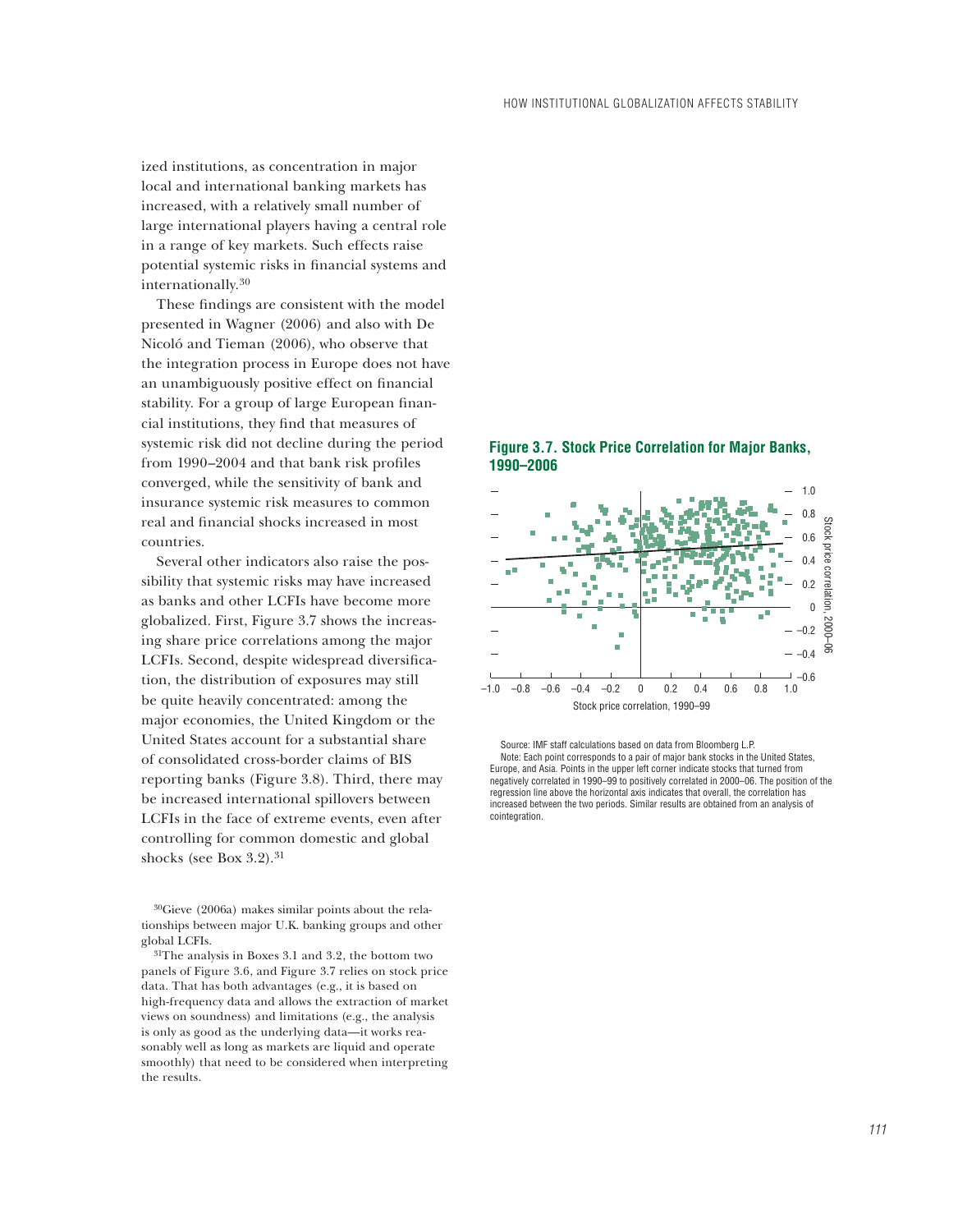



Source: IMF staff calculations based on Bank for International Settlements data.

Note: Share of consolidated cross-border claims of reporting banks (ultimate risk basis).

### **Host Country Perspectives**

A number of additional perspectives are of particular relevance to financial stability in emerging market and other host countries. The presence of strong and vibrant foreign banks in EMs seems to have generally made their banking systems more robust to traditional domestic banking crises.32 Most of the foreign-owned banks in Central and Eastern European (CEE) countries, for example, are owned by large EU banks with sound capital bases and a substantial presence in the region. There are stronger presumptions of effective monitoring by such parent banks of the operations of their foreign affiliates, and of financial support if needed, which should enhance domestic financial stability, all else being equal. There is also some evidence that EMs in which a larger share of foreign claims is extended through local affiliates of foreign banks, as opposed to cross-border lending, enjoy more stable foreign financing (García-Herrero and Martinez Peria, 2005).33

In addition, the local presence of international banks brings many other benefits, including greater efficiency and, at the macroeconomic level, more open access to capital flows. These flows, often provided by the parent banks, have allowed foreign banks to upgrade the quality and range of domestic financial services and banking processes, and have contributed to rapid financial deepening.

But the greater scale and changing character of foreign participation in many host country systems has also altered the nature of financial

32The discussion here does not distinguish between the form of foreign banks' affiliates (branches or subsidiaries) in host countries. Indeed, the increasing centralization of core business operations at the bank group level makes the corporate structure distinction less relevant operationally, all else being equal, as discussed further in the next section of this chapter. See Dermine (2006) for a review of corporate structure determinants and Cerutti, Dell'Ariccia, and Martinez Peria (2005) for recent trends therein.

33Most studies, however, only document differences in the behavior of banks' cross-border and local claims, without discussing possible financial stability implications deriving from these differences. See De Haas and van Lelyveld (2002) for Eastern Europe, and Peek and Rosengren (1997) for Japan and Latin America (2000).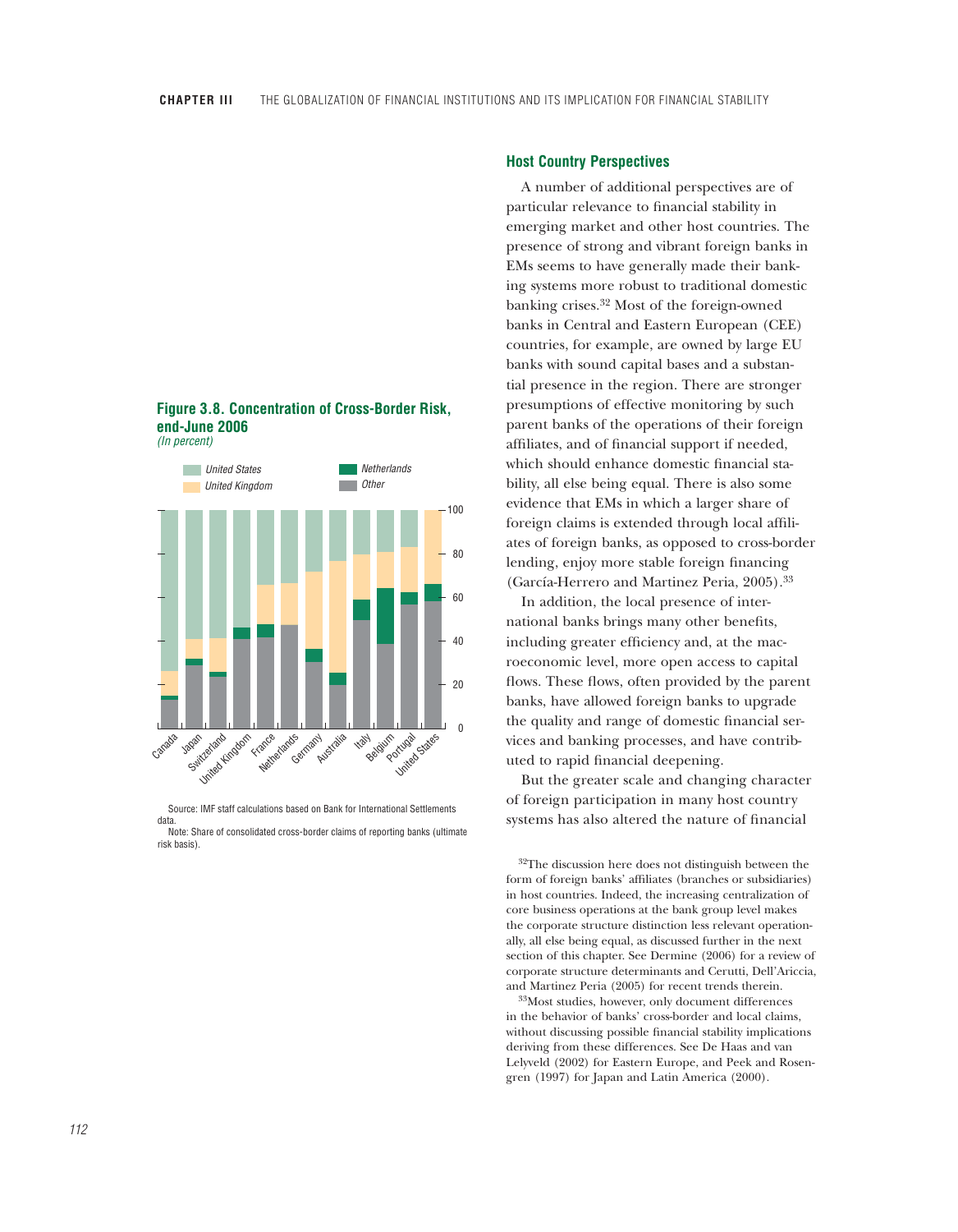## **Box 3.2. Assessing Spillover Risks Among the World's Largest Banking Groups**

The scope for cross-border spillovers among large complex financial institutions can be examined using extreme value theory (EVT), which analyzes the co-movements between extreme events ("co-exceedances"), specifically the co-movement of extreme negative (left-tail) realizations of banks' soundness measures.

The soundness measure chosen in this analysis is the distance to default (DD) (Crosbie and Bohn, 2003). The daily DD for the 24 largest banking groups in continental Europe, Japan, the United Kingdom, and the United States was computed for the period from May 30, 2000, to August 2, 2006 using daily stock price and annual balance sheet data from Bloomberg L.P. A binomial logit model was used to estimate the probability of a bank experiencing a large negative change in its DD in response to large negative shocks to the DDs of other banks.

Note: The main author of this box is Jorge A. Chan-Lau. The box is based on Chan-Lau, Mitra, and Ong (forthcoming), originally prepared for the IMF's 2006 United Kingdom Article IV consultation. The data set includes the world's 24 largest exchange-listed banking groups (including investment banking groups) by total assets, as of end-2005.

Large negative shocks were defined as those falling in the 10th percentile of the left tail of the common distribution of the changes in the DD across all banks. Three separate control variables—domestic stock market volatility, changes in the slope of the term structure, and the volatility of the Morgan Stanley Capital International All Country World Index—were also included in the logit model to account for common factors affecting domestic financial markets, the real economy, and global market factors, respectively. The results are summarized in the table below, which shows the number of statistically significant co-exceedances at the 5 percent confidence level.

The results suggest that, although spillovers within domestic banking systems generally remain more likely, the possibility of crossborder spillovers may be rising, at least in some cases. Bearing in mind that this analysis abstracts from cross-border spillovers within continental Europe, the potential for extreme events to spill over from the United Kingdom and the United States to continental Europe appears to have increased by these measures, as has the possibility of spillover from the United States to the United Kingdom.

# **Significant Co-Exceedances**

(In percent of total bank transmission channels)

|                            |                       | May 2000-May 2003<br>Contagion to Banks in: |                         | June 2003-August 2006<br>Contagion to Banks in: |                   |                                |  |
|----------------------------|-----------------------|---------------------------------------------|-------------------------|-------------------------------------------------|-------------------|--------------------------------|--|
|                            | Continental<br>Europe | United<br>Kingdom                           | United<br><b>States</b> | Continental<br>Europe                           | United<br>Kingdom | <b>United</b><br><b>States</b> |  |
| Initial shock to banks in: |                       |                                             |                         |                                                 |                   |                                |  |
| <b>Continental Europe</b>  | 14                    | 11                                          |                         | 17                                              | 11                |                                |  |
| <b>United Kingdom</b>      | 4                     | 17                                          | 6                       | 19                                              |                   |                                |  |
| <b>United States</b>       |                       |                                             |                         |                                                 |                   | 23                             |  |

Source: Chan-Lau, Mitra, and Ong (forthcoming).

stability risks and introduced new challenges for domestic authorities.34 Foreign-owned banks

have become channels through which different types of vulnerabilities could build up. While less vulnerable than otherwise to domestically generated shocks, financial systems with substantial foreign bank presence are of course more vulnerable to foreign shocks that seriously

<sup>34</sup>Domanski (2005) and Moreno and Villar (2005) discuss the changing character of foreign bank involvement in emerging countries.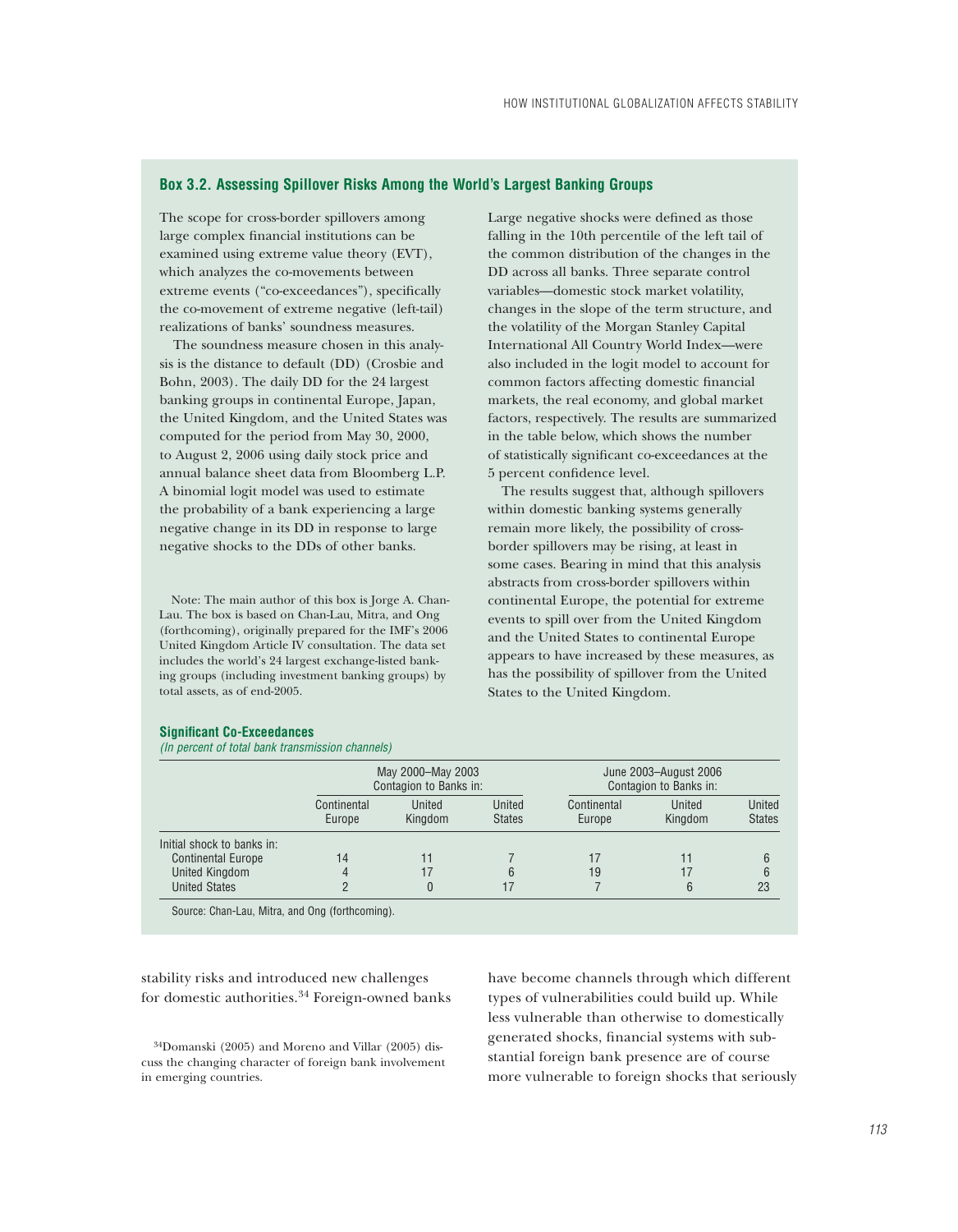affect the parent banks (and the more so, the more concentrated is the foreign bank presence). At least where the foreign banks are of high quality, the latter type of event may be considered relatively unlikely. Nevertheless, from the host authorities' point of view, the implications of such foreign shocks may well be serious. The shocks may, in some senses, be larger and certainly more difficult for the local authorities by themselves to deal with, or to even see coming.

It is generally believed that foreign banks provide stability in host country financial crises, exhibiting higher levels of credit growth and lower lending volatility than their domestic counterparts.35 However, such findings tend to focus on the different reaction of foreign and domestic banks in the face of a domestic shock. In contrast, when different types of shocks are considered (including shocks in the home country or other host countries), the picture becomes more nuanced. For example, in response to the capital losses suffered by Japanese banks following the sharp drop in the Japanese stock market in the early 1990s, Japanese subsidiaries in the United States cut their local lending much more significantly than the parent bank in its home market (Peek and Rosengren, 1997). Other studies found that changes in claims on individual host countries are correlated with changes in claims on other host countries (Martinez Peria, Powell, and Vladkova-Hollar, 2005).

The issues above need to be seen through the prism of rapid credit growth in many EM countries, especially in emerging Europe and Latin America, where foreign banks have frequently become key local credit suppliers (Table 3.2 and Figure 3.2). Chapter II of the September 2006 *Global Financial Stability Report* (IMF, 2006a) examined household credit growth in EMs in some detail. An important aspect is how credit

from foreign banks is funded. Frequently, a substantial proportion of new lending by foreign banks has been foreign-financed rather than funded from domestic deposits—some by borrowing in international markets, some through funding directly from the parent or elsewhere in the international group. Figure 3.9, which shows bank net foreign assets, illustrates the importance of this trend for European EMs as a group, in particular. But the limited data available on the local claims and liabilities of foreign bank affiliates in other EMs suggest it is also relevant elsewhere, that is, for some individual countries, at least, in Latin America. In normal times, such external funding would likely be considered quite stable and indeed as offering flexibility to extend the maturity of funding. By the same token, however, adverse developments in the broader banking group or in international funding markets could have an important spillover effect for the host financial system.

The central issue here is the sheer scale to which foreign bank credit activity has grown in a variety of countries. It raises the prospect that a disruption or a significant slowing of credit supply due to factors specific to foreign banks could have a macro-relevant impact both in terms of overall domestic credit availability and in terms of the capital inflows financing sometimes significant current account deficits. (Figure 3.10 illustrates how the surge in net foreign bank claims in emerging Europe, where many countries operate closely managed or pegged exchange rate regimes, has coincided with rising current account deficits.) Such broader effects could, of course, have further second-round implications for the stability of the host country financial system.

Another aspect, again especially for EMs in Europe, is that much of the strong presence of foreign banks in the region is accounted for by the same relatively small set of foreign bank groups. At end-2005, half of all CEE foreignowned bank assets were concentrated in eight bank groups (Figure 3.11). Similarly, almost half of foreign bank claims against CEE countries were concentrated in four home countries

<sup>35</sup>See Dages, Goldberg, and Kinney (2000). Similarly, De Haas and van Lelyveld (2000) found that foreign bank claims did not seem to retrench during recent crises in CEE countries.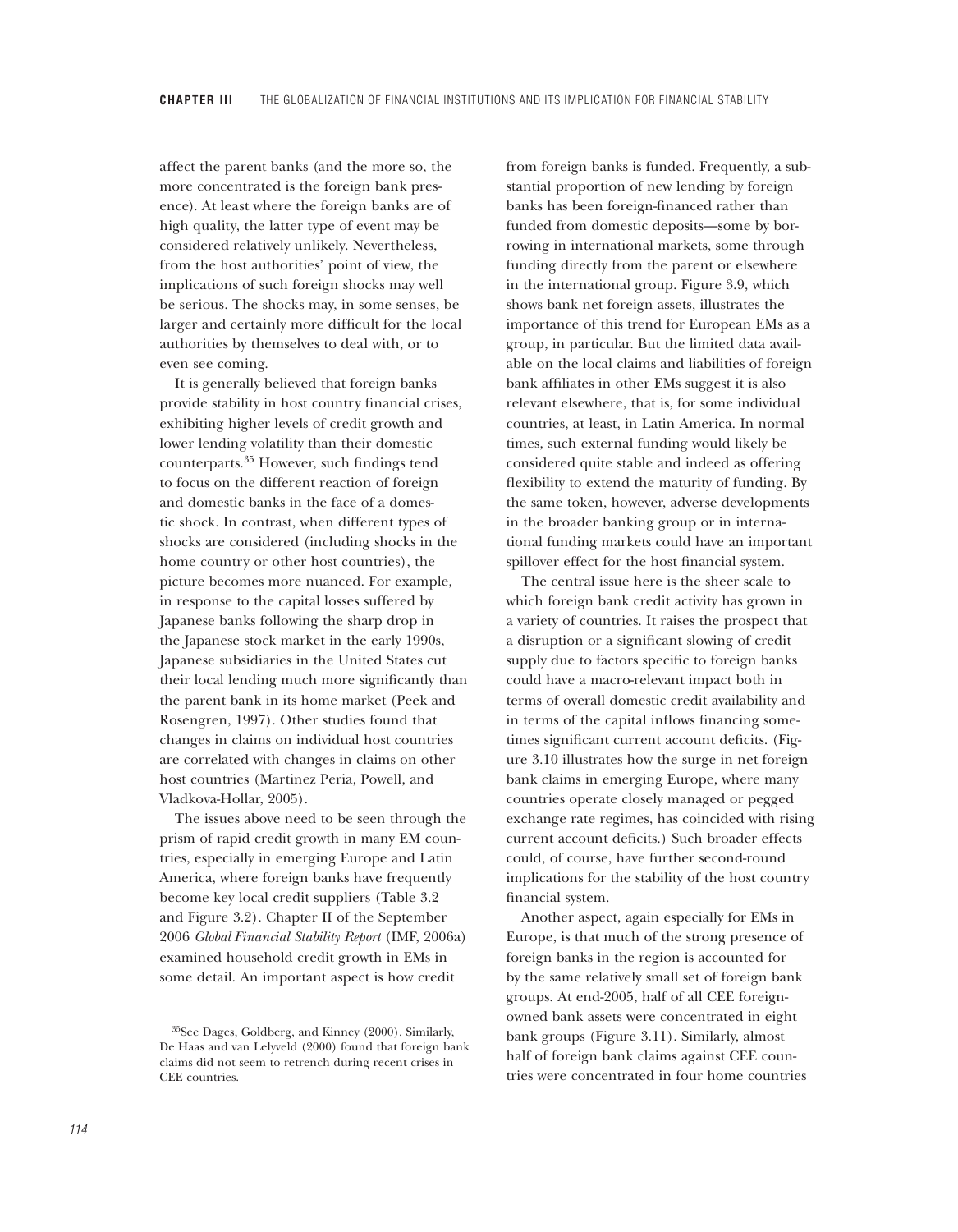(Figure 3.12). The significance of these concentrations raises the possibility that an extreme event affecting a foreign bank (let alone more than one) could have potentially wide-ranging spillover effects within the CEE region. These effects would be all the more important if, in the face of a serious negative event, banks did not distinguish adequately between different EM countries, even if they would do so in more normal times.

## **Insurance Perspectives**

Spreading insurance risk internationally has a number of attractions. Principally, when aggregating the amount of capital required for a multi-jurisdictional book of business, the amount necessary to cover the risks can be reduced, thereby increasing the absorption capacity of an insurer for a given level of capital. Such diversification has been calculated to reduce economic capital requirements by 40 to 50 percent relative to the separate capitalization of the same risks (De la Martinière, 2003, p. 88). In addition, to the extent that domestic insurance markets are subject to distinct insurance pricing and regulatory "cycles," diversification across markets should smooth insurers' profitability and reduce insolvency risk.

Nevertheless, multi-jurisdictional insurers face a number of challenges in realizing these benefits, including the regulatory, tax, and cultural differences that prevent easy transfer of insurance products between markets; the complexity of managing risks across multiple jurisdictions and business lines; and the need to adapt strategy to local distribution networks.

With respect to reinsurance, there were concerns about the degree of transparency in the global industry.36 These concerns were prompted by the relative lack of public disclosure by a significant proportion of the industry and the

36A concern voiced, for instance, at the Financial Stability Forum held in Toronto, Canada, on September 2–4, 2002. See http://www.fsforum. org/press/press\_releases\_47.html.

**Figure 3.9. Selected Regions: Net Foreign Assets** (In percent of bank capital)



Source: IMF, International Financial Statistics database.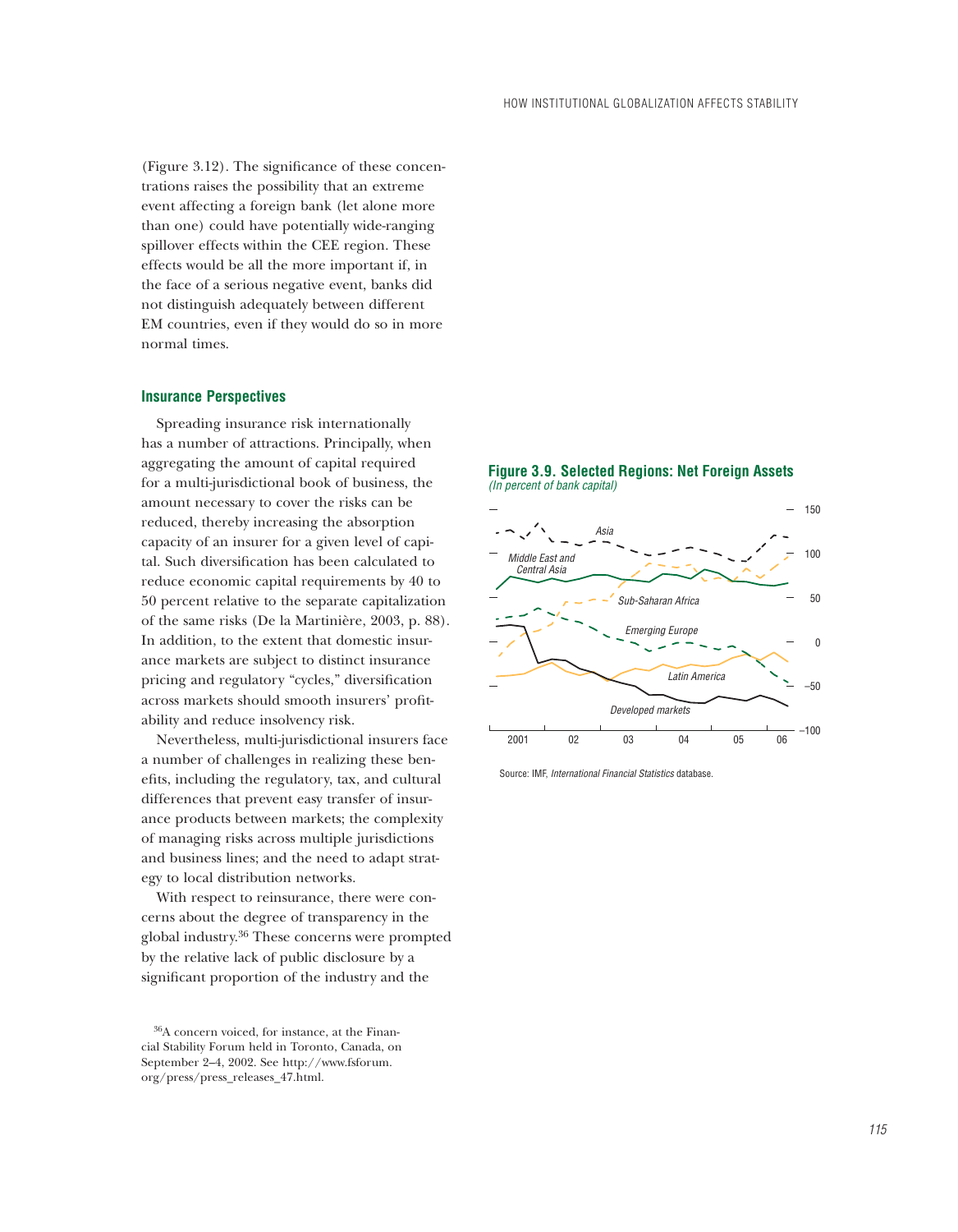# **Figure 3.10. Net Foreign Bank Claims and External Position vis-à-vis Emerging Markets**

(In billions of U.S. dollars)



Source: Bank for International Settlements (BIS). Data and analysis originally published in McGuire and Tarashev (2005b). Updated data provided by BIS staff. 1Total stock of net claims of BIS reporting banks.

2Cumulative current account balance since 1995Q4.

3Argentina, Brazil, Colombia, Mexico, and Venezuela.

4The Czech Republic, Hungary, and Poland.

5China (reports on an annual basis; the conversion to quarterly frequency assumes that flows are evenly distributed throughout each year), India, Indonesia, Korea, Malaysia (from 1997Q1 onward), the Philippines, Taiwan Province of China, and **Thailand** 

absence of global regulatory standards. However, the Reinsurance Transparency Group of the International Association of Insurance Supervisors has succeeded in closing some of the gaps in information by compiling data on 46 of the major reinsurance groups across seven jurisdictions. This information helped the Group of Thirty to conclude that even the failure of a global reinsurer that accounted for 20 percent of global reinsurance capacity does not appear to have the potential to cause insolvencies for major primary insurers across the sector.37 The relative ease of entry of additional reinsurance capital, particularly through Bermuda-based special purpose vehicles, currently means that any capacity constraints are short-lived.

However, the regulatory practice in some jurisdictions of requiring reinsurers to ring-fence capital against the specific risks underwritten there increases the cost of reinsurance in those jurisdictions. And it thereby diminishes the benefits that global diversification can bring to the insurance market. The requirement to dedicate capital to support particular geographically sourced risks limits the ability of underwriters to reduce their overall economic capital requirement by holding uncorrelated risks, and raises the cost of insurance worldwide, not just in those jurisdictions.

# **Policy Implications**

The discussion above highlights the fact that increasing globalization of financial institutions appears to be generally beneficial, and in particular is associated with better profitability and stability of the individual institution. But it may also be the case that financial systems are more prone to transmission across borders, markets, and activities in the event of severe shocks. These effects may reflect exposures to common shocks,38 or potential spillovers arising

38For example, as business cycles in various regions become more synchronized (IMF, 2007).

<sup>37</sup>Group of Thirty (2006, pp. 31–39) and Swiss Re (2003).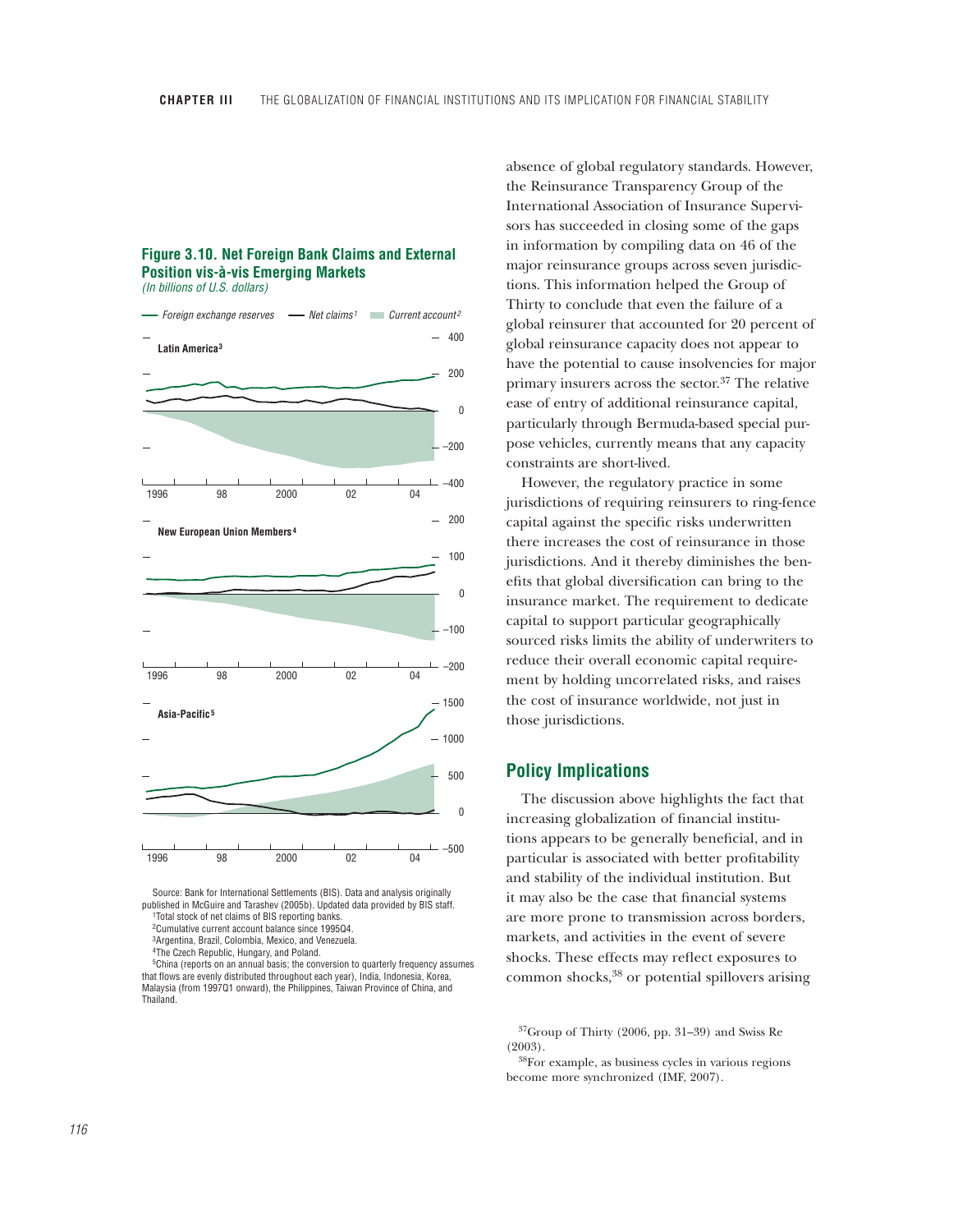from ownership, trading, or other linkages. The evidence on these points, while not conclusive, is certainly suggestive when the different strands are taken together.

Further, this conclusion is not only an issue at the global level involving major LCFIs. It is also potentially important at the regional or countryspecific level, and for smaller banks that operate internationally. In the face of a severe shock, for instance, banking flows to EMs—which in some cases are a significant share of capital inflows more broadly—could be quite sharply curtailed. What can be done to maximize the benefits of institutional globalization while containing the potential risks?

Two key challenges arise for policymakers. The first is to ensure that there is effective ongoing oversight of internationalized financial institutions to help prevent crises arising in the first place. The second is to put in place cross-border crisis management and resolution arrangements that are sufficiently robust to handle a severe shock and minimize spillovers. Both aspects require multinational institutions to be dealt with in a multilateral fashion.39 The nub of the issue is the mismatch between the scope of institutions' activities on the one hand, and of legal, regulatory, and supervisory jurisdictions on the other.

This mismatch can be particularly problematic when there are significant asymmetries in the interests of home and host authorities, as can be the case in a range of EM and other host countries. In countries with rapid credit growth and substantial foreign bank activity, for example, host authorities may be concerned about possible domestic asset price boom-bust cycles, or about more general demand and external balance pressures, in which macroeconomic policy tools may be seen to be limited. Authorities may be uncertain how well foreign banks are managing related risks in what are often

39Internationally, securities regulators have established a multilateral memorandum of understanding to guide ongoing cross-border collaboration, and insurance supervisors have announced the intention of doing so.

# **Figure 3.11. Central and Eastern European (CEE) Countries' Bank Asset Structure, by Key Bank Groups, end-2005**

(In percent of total CEE banking sector assets)



Source: RZB Group (2006).

Note: Markets include Albania, Belarus, Bosnia and Herzegovina, Bulgaria, Croatia, Czech Republic, Estonia, Hungary, Kosovo, Latvia, Lithuania, Poland, Romania, Russia, Serbia (data presented are for Serbia and Montenegro), Slovak Republic, Slovenia, and Ukraine.

**Figure 3.12. Structure of Foreign Claims to Central and Eastern European (CEE) Countries, by Key Creditor Countries, end-March 2006** (In percent of total foreign bank claims to CEE countries)



Source: Bank for International Settlements (BIS). Note: Based on consolidated foreign claims of BIS reporting banks.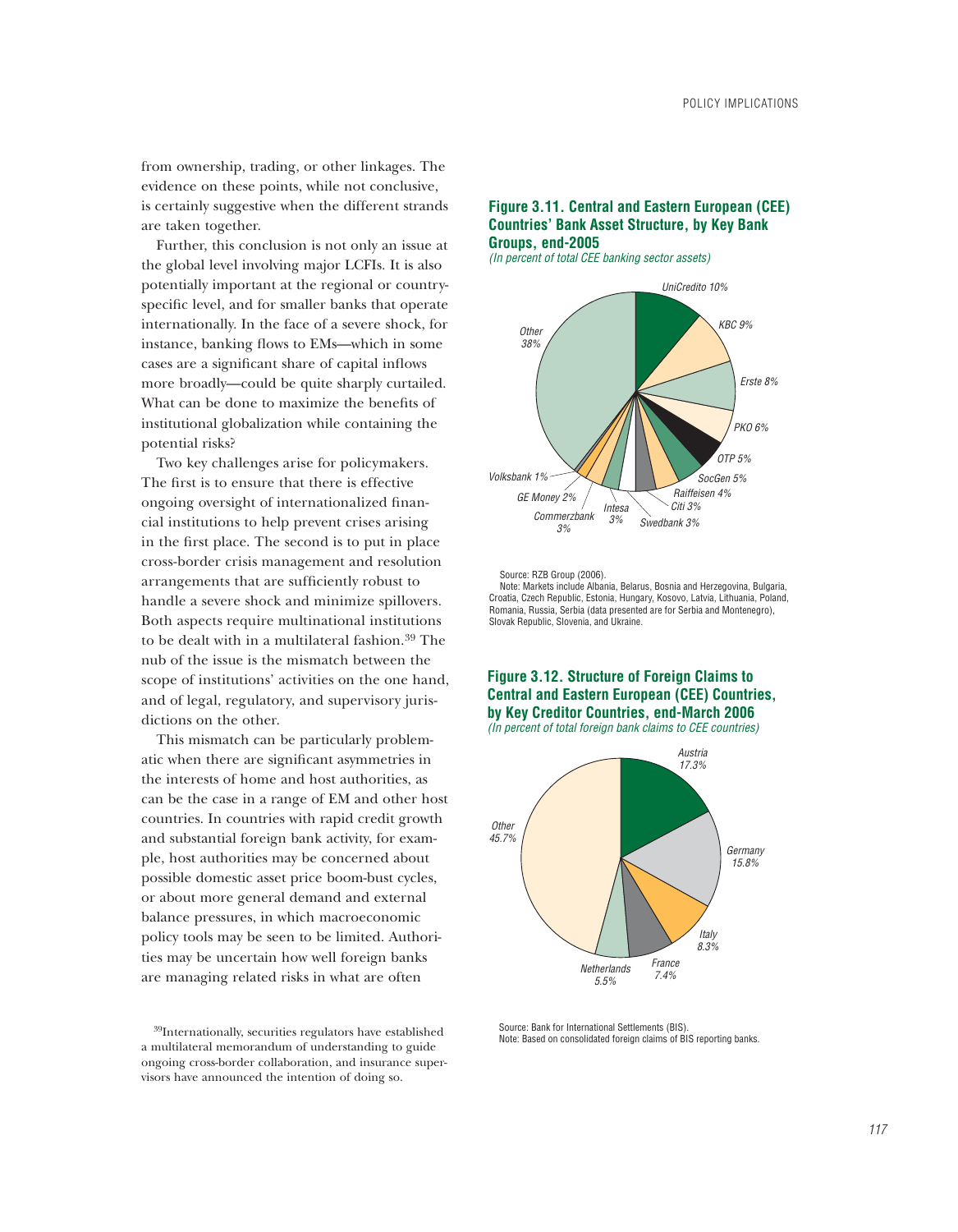# **Figure 3.13. Home-Host Asymmetry in Foreign Bank Exposure, March 2006**

*(Percent of cross-border claims)*

#### **Emerging Europe**



Austria (44.9)1

#### **Latin America**

| Luun Annviivu |                                                                |                                                                  |       |
|---------------|----------------------------------------------------------------|------------------------------------------------------------------|-------|
|               |                                                                |                                                                  | $-70$ |
|               | Venezuela (6.1)<br>55.9<br>œ                                   |                                                                  | $-60$ |
|               | 54.2 $\pm$ Chile (15.2)                                        |                                                                  | $-50$ |
|               | Colombia (3.3)<br>41.9<br>ш<br>41.5 $\mathbf{P}$<br>Peru (2.5) | 40.8 $\boldsymbol{\Box}$ Haiti (0)<br>35.2 $\Box$ Honduras (0.1) | - 40  |
|               | 30.3 $\Box$ Argentina (4.1)                                    | $30.9$ $\Box$ Guatemala $(0.5)$<br>28.4<br>Ecuador (1.0)         | $-30$ |
|               |                                                                | ш<br>Colombia (2.9)<br>22.1                                      | $-20$ |
|               |                                                                |                                                                  | $-10$ |
|               |                                                                |                                                                  | 0     |
|               | Snain (24.4) <sup>1</sup>                                      | United States (10.4) <sup>1</sup>                                |       |

Spain (24.4)1

#### **Emerging Asia**

|                                                                   |                              | $65.4 \square$ Bangladesh (1.0)                       | $-70$                                                                    |
|-------------------------------------------------------------------|------------------------------|-------------------------------------------------------|--------------------------------------------------------------------------|
|                                                                   |                              |                                                       | $-60$                                                                    |
|                                                                   |                              | 55.2 $\Box$ Armenia (0.1)                             | $-50$                                                                    |
|                                                                   |                              | 41.7 $\Box$ Sri Lanka (0.8)                           | - 40                                                                     |
| 26.4 Pakistan (1.2)                                               | $30.8 \text{ } \blacksquare$ | Pakistan (1.1)<br>27.8 $\mathbf \Psi$ Malaysia (12.5) | - 30                                                                     |
| Taiwan POC (10.9)<br>20.4<br>Thailand (5.2)<br>15.8<br>п          |                              | 18.5 <b>D</b> Taiwan POC (7.5)                        | -20<br>Philippines (3.5)<br>9.6                                          |
| Philippines (2.9)<br>$15.5 \text{ m}$<br>Kazakhstan (0.8)<br>13.2 |                              |                                                       | Pakistan (0.7)<br>$7.8\text{ }\mathsf{H}$<br>10<br>6.9<br>Thailand (4.4) |
|                                                                   |                              |                                                       | 4.3<br>Taiwan POC (4.5)<br>n                                             |

United States  $(11.7)^1$  United Kingdom  $(6.8)^1$  Germany  $(2.3)^1$ 

Source: Bank for International Settlements.

<sup>1</sup>Foreign bank claims of home country to region (in percent of total home foreign exposure).

very competitive local markets. In such cases, the authorities that bear most of the financial instability risks may not be the ones in the best position to mitigate them.

Figure 3.13 provides a partial illustration of the extent of some of these asymmetries for selected countries, based on BIS flow data for cross-border bank claims.40 For example, 78 percent of foreign bank claims on Croatia are from two home countries (Austria and Italy), and these represent well over 100 percent of measured private sector credit in Croatia (in part due to the importance of direct crossborder claims). In contrast, Croatia represents a much smaller share of these countries' overall claims on the CEE region (14 percent in the case of Austria and 27 percent in the case of Italy). Similarly, in Latin America, 54 percent of foreign bank claims on Chile (which were themselves equivalent to 72 percent of private sector credit in Chile) originates from Spain, whereas Chile represents only 15 percent of Spain's total claims going to the region (middle panel of Figure 3.13). The asymmetries appear wider still in some other countries.

# **Ongoing Cross-Border Supervisory Coordination**

At the day-to-day level, host supervisors need to be assured about the ongoing condition, and effective supervision, of a foreign bank affiliate that is systemically important from their local perspective.41 However, when that foreign affiliate is not of great importance within the overall

40Data as shown in Figure 3.2, including direct crossborder claims and the local claims of foreign affiliates. Figure 3.13 concentrates on countries with the largest asymmetries as indicated by the BIS data. There are a few countries—such as Brazil and Mexico—in which foreign bank activity is very important but which are not shown in the figure because the asymmetries in the BIS data are smaller. (For Mexico, in fact, the asymmetry under the definition in the figure is opposite that for other host countries.) 41On some issues regarding supervisory coordination

and supervisory structures in the euro area context, see Belaisch and others (2001).

Note: Each vertical line represents a particular home country; the exposures of selected host countries to this home country (in percent of total host foreign exposure) are graduated on the left-hand side of the vertical line. The exposure of the home country to the host countries (in percent of total home foreign exposure to region) is given in parentheses.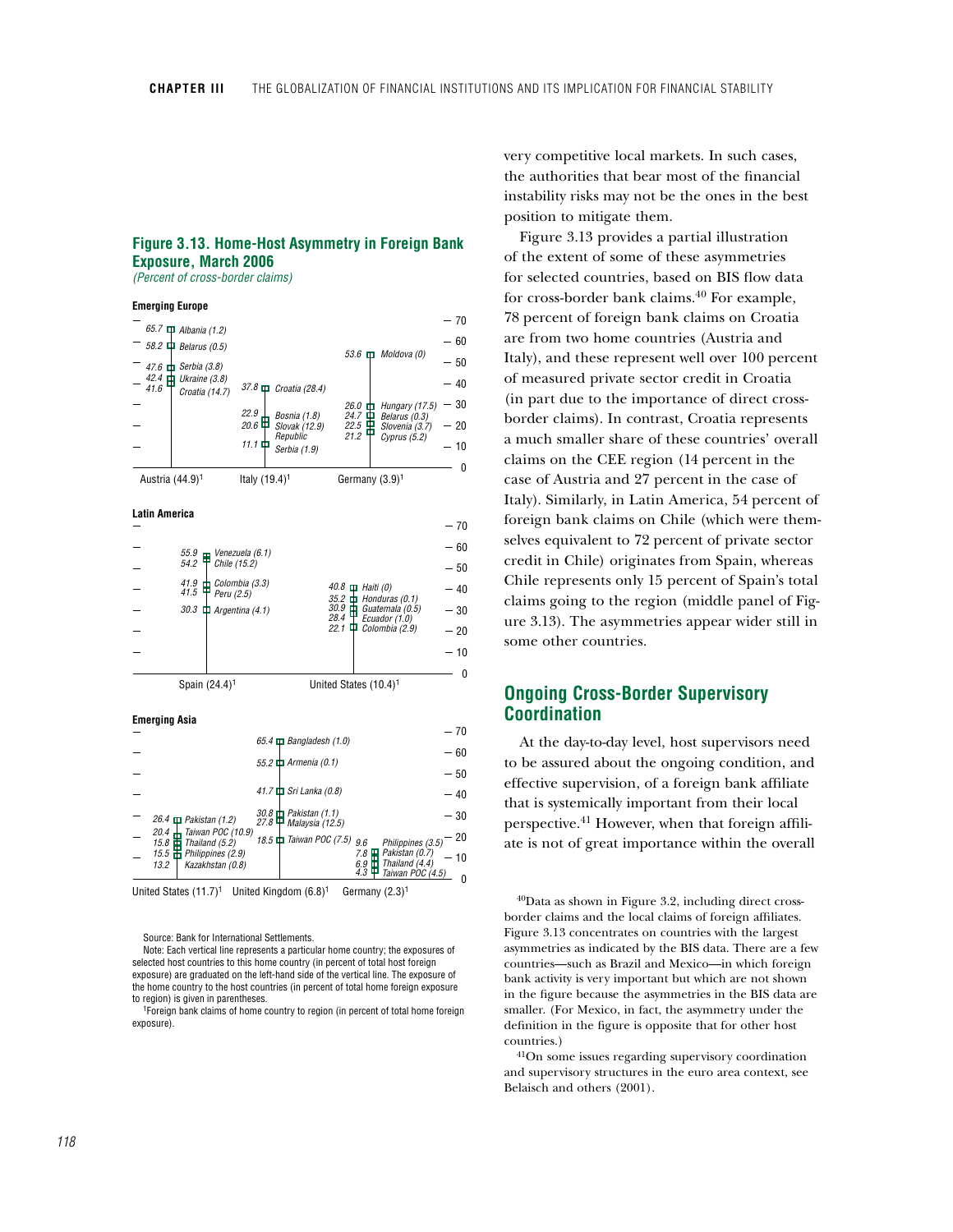bank group, or to its home supervisor, specific actions (or lack thereof) by the parent or home supervisor could have significant effects for the host financial system.

In principle, for foreign banks that are systemically important in a host country, ensuring local incorporation as a subsidiary rather than a branch may help to address these concerns.42 All else being equal, this gives host authorities greater supervisory control over local operations, including the ring-fencing of assets in the event of a problem either in the affiliate or in the wider banking group, and possibly imposing specific reporting and capital-related prudential requirements.

However, while subsidiaries are still a more common form of entry than branches, the matter is rather more complex in practice.<sup>43</sup> Ultimately, even a subsidiary structure may not guarantee access to relevant information or the ability to respond promptly and effectively in the event of a crisis. But such a structure is also more costly to the parent bank and adds complexity to its capital structure, while not fully preventing it from extracting capital in the event of a loss or change in business strategy.

In particular, there is potential for subsidiaries to become more branch-like in practice as major governance arrangements and key management systems and functions (including risk management) are centralized in various other parts of the group.<sup>44</sup> This could pose further challenges for host supervision, as well as for effective intervention in case of a problem. To different degrees, supervisors have tried to address the challenges that might arise from such centralization, while remaining aware that overly tight restrictions would negate some of the commercial benefits of globalization.45

In any event, whether the foreign bank affiliate is in the form of a branch or a subsidiary, its behavior depends to an important degree on the risk appetite and financial strength of its parent groups, whose leadership and respective home supervisors are located abroad. Accordingly, to the extent feasible, financial surveillance needs to be supplemented by strong supervisory coordination, including at the regional level.46 Supervisors internationally have indeed been strengthening home-host coordination arrangements, although, not surprisingly, this has gone furthest between the major financial centers and within the EU, as a reflection of the importance of the most globally significant LCFIs.

It is important for this process to continue apace, and also for coordination processes to be stepped up with respect to EM host countries, where progress has been generally slower to date. Specifically, it would be ideal for host supervisors to ensure ongoing cooperation and the exchange of information not only with the home country authorities of systemically important foreign institutions, but also with authorities from other host countries where these foreign groups are active in the region.

However, it also must be recognized that there may be important legal, cost, and other constraints on how far such coordination can realistically go. For example, conflicting confidentiality or freedom of information requirements may limit the sharing of privileged information. In practice, home and host supervisors have a menu of options for various degrees

<sup>42</sup>In New Zealand, for example, where all of the large banks are Australian-owned, the authorities have required that all systemically important banks incorporate locally to strengthen their crisis management capabilities.

<sup>43</sup>In any case, under EU passporting arrangements, a bank licensed anywhere in the EU is able to set up branches in other EU countries without needing further authorization.

<sup>44</sup>Centralization of group functions may also have implications for operational risk management that are of systemic relevance (Box 3.3).

<sup>45</sup>In New Zealand, where foreign banks are large and have extensive outsourcing arrangements for their business functions with their Australian parent banks, the authorities have introduced a policy that aims at ensuring that large banks that outsource their core management systems do not compromise their ability to provide core liquidity and payments services in the event that one of their service providers fails or becomes dysfunctional.

<sup>46</sup>And also including with offshore financial centers.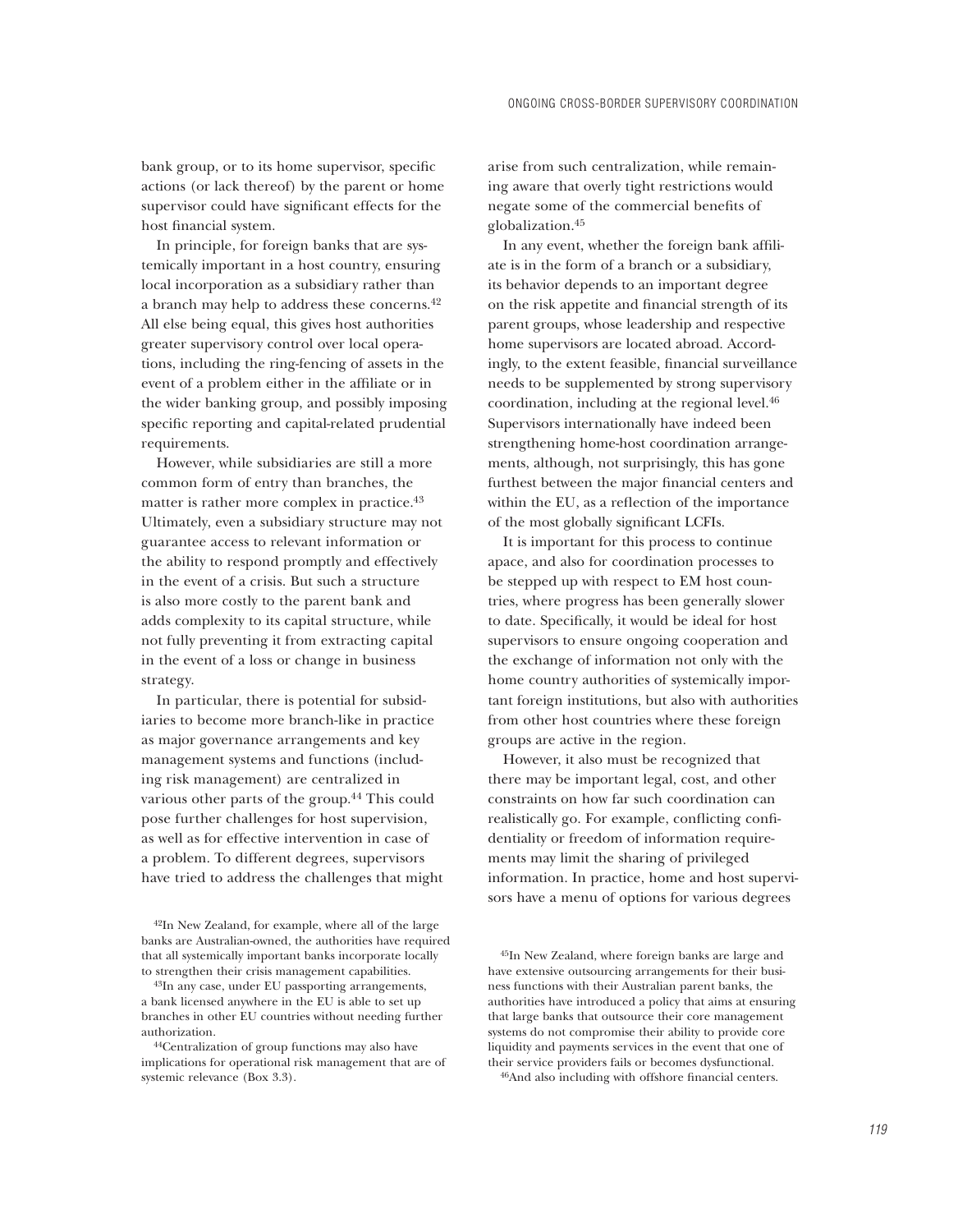### **Box 3.3. Operational Risk and Business Continuity**

In order to cut costs, globalized large complex financial institutions have increasingly moved toward centralization of operational functions, such as trade settlements or liquidity management, in one financial center. The possibility of a disruption in the functioning of such a centralized operation could have systemic consequences—for example, if the institution is a key member of a major clearing or settlement system—and could also spill over internationally. In general, as the financial services industry becomes more globalized, the possibility increases of operational risks in one region spreading throughout the firm.

Accordingly, global firms are putting increasing emphasis on having well-articulated business continuity plans that span their global network.

Note: The main authors of this box are Charles R. Blitzer and David Hoelscher.

of joint work and cooperation that are appropriate in different circumstances. These range from ad hoc discussions on issues of mutual interest, through projects involving joint work, to mutual reliance in the performance of tasks and the delegation of responsibilities. How far supervisors go along this spectrum will depend on their respective legal powers and objectives, relative expertise and resources, preferences with regard to risk, and how systemically important crossborder affiliates are to the host country and to the group's solvency (Wright, 2006).

Surveillance in financial systems with a large foreign-owned component also needs to pay close attention to actual or potential macroeconomic and financial interactions. This should include, among other things, more attention to the funding of credit growth and how this links to macroeconomic developments and risks. Surveillance should also pay greater attention to the various types of potential risk concentrations, as well as to cross-border spillovers and co-movements among institutions. One aspect

Such plans, which often involve geographically dispersed back-up sites, are often designed at the central headquarters and then adapted for local conditions by regional and local offices. One example is the widespread development in the past 18 months of business continuity plans for the possibility of an influenza pandemic. Global financial firms have prepared to move many of their activities (including back-office functions and some trading) temporarily out of high-risk regions to other locations, while maintaining the ability to respond to their clients' needs. Staffing patterns may be changed and business needs may be met by work-from-home arrangements or by staffing secure sites that are isolated from the pandemic. Many firms are also upgrading their technological capacity and their health infrastructure in light of the dangers of a pandemic. These steps strengthen the ability of the global firm to continue business activities in spite of unexpected disruptions.

of this is the potential for regional spillover risk. The data in Figure 3.13 illustrate that, even though claims on individual host countries may be quite small, claims to all such countries in a region may be substantial.

Finally, in addition to further development of actual cross-border collaboration arrangements, the continuing evolution and application of international supervisory and other standards and good practices—not least those directly related to cross-border supervision—has a key role to play in underpinning effective policy coordination and cooperation. The process facilitates a focus on common principles and objectives across different jurisdictions, including encouraging a risk-based supervisory framework, even if the forms of implementation differ. It can thereby help underpin the mutual confidence-building needed for improving multilateral collaboration. Basel II and the recently revised Basel Core Principles for Effective Bank Supervision are important examples. Another important area of continuing policy attention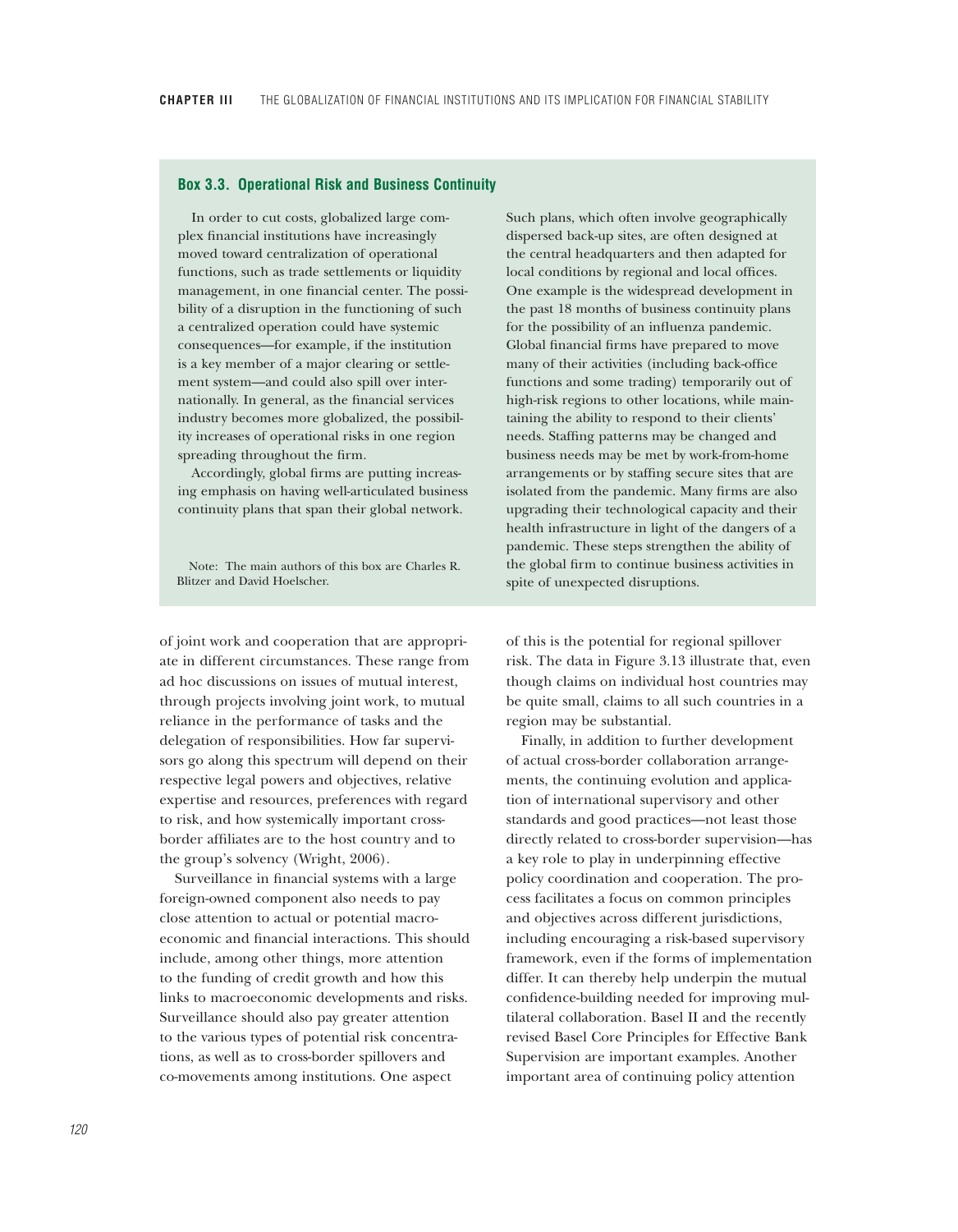is the handling of potential liquidity pressures in LCFIs operating in multiple countries and currencies (Gieve, 2006a). There is a strong emphasis on ensuring prudent liquidity management within the major institutions themselves, including appropriate and active stress testing and contingency planning. Closely related is the emphasis on ensuring effective and flexible central bank facilities and infrastructure that can help avoid system-level liquidity stresses.

Further, because the largest and most central institutions are typically also significantly involved in either securities market activities or insurance business (or both), the process goes beyond the banking area narrowly defined. In the insurance sector, for example, there is still a long way to go to develop a common approach to risk-based solvency standards, especially outside the EU and Solvency II context.47 Continuing progress toward application of agreed international accounting standards is another case in point.

## **Crisis Management and Resolution**

Financial systems globally have held up quite well in the face of a range of adverse events in recent years. But thankfully, financial systems and policymakers have not been tested to date by a full-blown crisis involving a significant crossborder LCFI failure, or by simultaneous failures of several internationally active institutions, with potential spillovers to other large institutions and economies more broadly.48 While such an event may be unlikely, the need for effective coordinated arrangements to deal with it is pressing because, in their absence, the costs may be very large indeed. Furthermore, EM and other host countries may face quite similar issues, even if their concerns do not necessarily relate to the largest LCFIs. There have been several notable cases of bank failures with crossborder dimensions in the past that have provided useful lessons for policymakers (Box 3.4).

Decisive action in a cross-border context is challenging for a number of reasons, including the difficulties of obtaining a complete picture of the soundness of institutions and markets in crisis from different authorities; the complexity of large firm structures; and the technical difficulties in winding down an entity that is engaged in complex trading strategies across multiple legal jurisdictions. Issues also surround the extent to which liquidity and capital can be moved around a cross-border group. Adding to the difficulties, private sector solutions are less easy to implement in a cross-border setting, in which the sheer number and diversity of counterparties makes it difficult to bring them to a single table, and a "rescue" merger may have to overcome competition law hurdles (e.g., in the EU context). The complexity and size of an LCFI can deter otherwise willing participants in a private rescue operation.

Various country authorities have worked to improve domestic crisis management arrangements and payments systems in recent years, as well as signing international memoranda of understanding (MOU) on the management of financial crises in banks with cross-border establishments. However, even with an MOU, coordination may be difficult where there are substantial differences of views and even conflicts of interest between authorities, as well as technical and broader constraints on crossborder coordination.

At the technical level, differing legal and regulatory structures may prove to be major obstacles in an extreme and fast-moving event. These structures may include legal limits to cooperation and information exchange; relevant MOUs that are unenforceable in practice; complexities that arise in coordinating a clean-up with creditors across different jurisdictions and investor types; the application of very different insolvency regimes, with differences in creditor priorities (even within the EU, for example, some regimes are more pro-creditor and others more pro-debtor) or different approaches to

<sup>47</sup>The 2005 EU reinsurance directive, for example, strengthens home supervision of firms in the EU.

<sup>48</sup>Thus, the discussion of banking crisis management based on past experience (e.g., Hoelscher and Quintyn, 2003) says little about dealing with a potential crossborder crisis.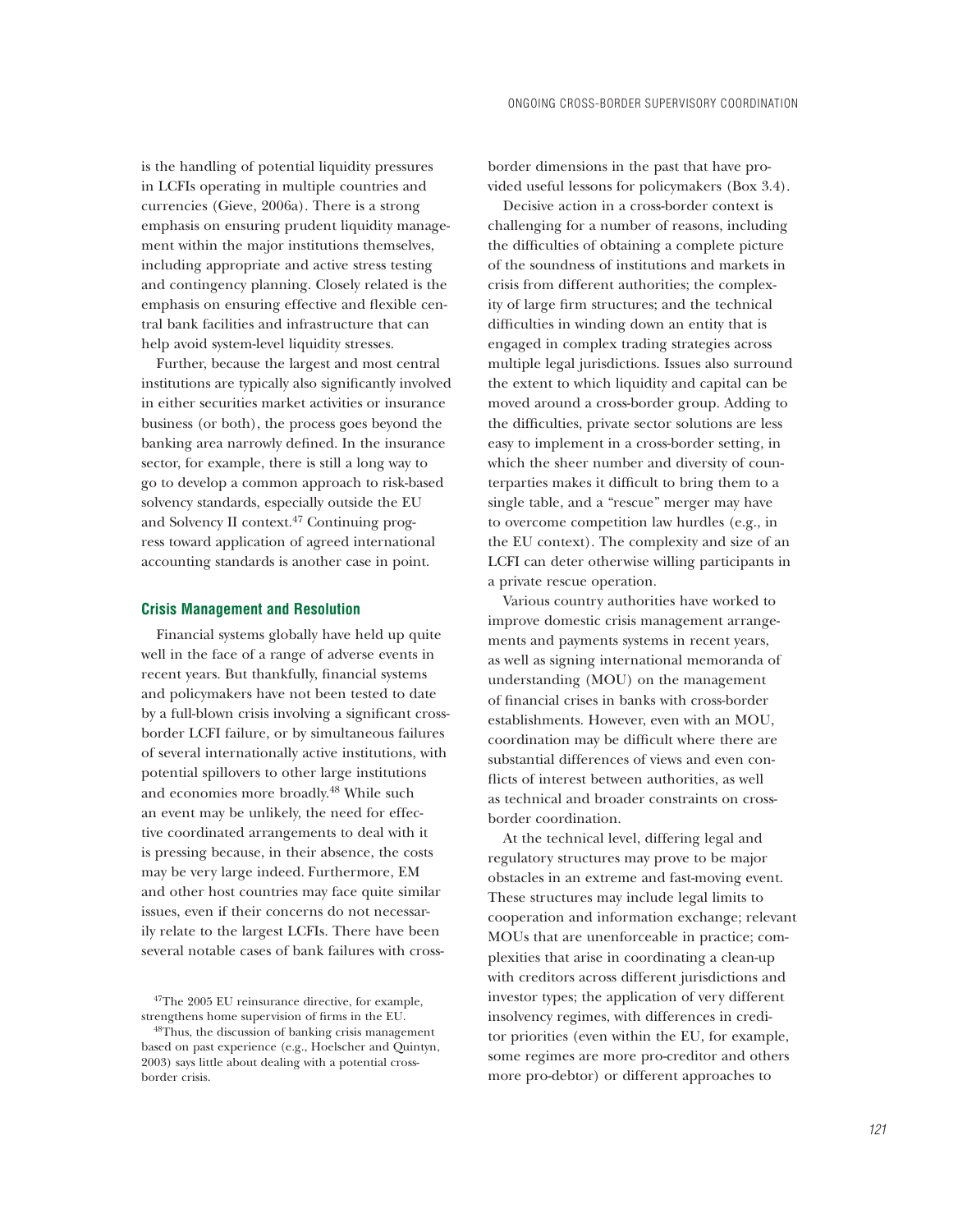#### **Box 3.4. Examples of Bank Failures with Cross-Border Dimensions**

**Herstatt Bank.** The bank was closed down by the (West) German authorities in 1974 after they found out that it was insolvent (due mainly to large losses in the foreign exchange market). The action was taken after the European markets had closed for the day, but while New York was still open. The European leg of foreign exchange deals had been settled, but once news of the closure reached New York all trades involving Herstatt were suspended, so that counterparties already debited in Europe did not receive the corresponding dollar amounts due to them in New York. As noted by Latter (1999), this episode prompted central banks to pay much more attention to settlement risk in payments procedures, particularly in cross-border foreign exchange transactions.

**Bank of Credit and Commerce International (BCCI).** The closure of BCCI in 1991 ranks among the biggest single-bank failures. At the time of its collapse, BCCI was operating in more than 70 jurisdictions. It had lost money on lending operations and foreign currency dealings, and failed owing more than \$18 billion to its creditors. BCCI was made up of layers of entities, linked through a complex series of holding companies, affiliates, subsidiaries, and other relationships. The BCCI case highlighted the challenges involved in cross-border failures. For example, the different treatment of set-off led to problems in the BCCI liquidation, in which Luxembourg law differed from that in the United Kingdom, leading to the differential treatment of creditors (Campbell, 2002). However, the contagious impact of BCCI's failure on other banks was limited (Kanas, 2004).

**Barings.** An institution with roots going back 233 years, Barings suffered a \$1.3 billion trading loss in February 1995. The event was precipitated by a Singapore-based trader who eventually pled guilty to two counts of fraud and was sentenced to a six-year jail term. The loss was larger than the bank's entire capital base and

Note: The main author of this box is Martin Čihák.

reserves. Barings was forced to declare bankruptcy and was later purchased by the Dutch bank ING for £1, and an agreement to assume the fallen bank's substantial debts. From the viewpoint of this analysis, the important point is that even though Barings was a merchant bank headquartered in London, its problems resulted from overseas operations in Singapore.

**Riječka Banka.** This case illustrates that foreign ownership, while often playing a useful role, is not a panacea when pressures accumulate in a local subsidiary. Riječka Banka was the third largest Croatian bank when it incurred \$97 million in losses on foreign exchange transactions between 1998 and 2002 (nearly threequarters of the bank's capital). According to the Croatian National Bank, the losses had become so large partly because the bank's majority owner, Bayerische Landesbank of Germany, did not put in place adequate control mechanisms (Croatian National Bank, 2003). In the aftermath of the losses, Bayerische Landesbank did not inject additional capital; instead, it sold its 59 percent share in Riječka Banka back to the Croatian government, for a price of \$1. Riječka Banka was ultimately re-privatized to Erste Bank of Austria.

**Argentine and Uruguay crises.** Several "ordinary" single-country banking crises included cross-border issues to a limited extent. For example, the macroeconomic crisis in Argentina in the early 2000s involved numerous bank failures; however, only one international bank was harmed when its subsidiary failed because of a dispute over the provision of liquidity. In 2002, neighboring Uruguay suffered a severe banking crisis. The withdrawal of nonresident deposits accounting for more than one-half of total deposits—due to the crisis in Argentina triggered a general run on deposits in Uruguayan banks. The liquidity pressures and a sharp increase in nonperforming loans after a devaluation, combined with corporate governance problems, led the authorities to restructure the banking system, including strengthening liquidity and capital adequacy to improve the system's capacity to withstand shocks (IMF, 2006b).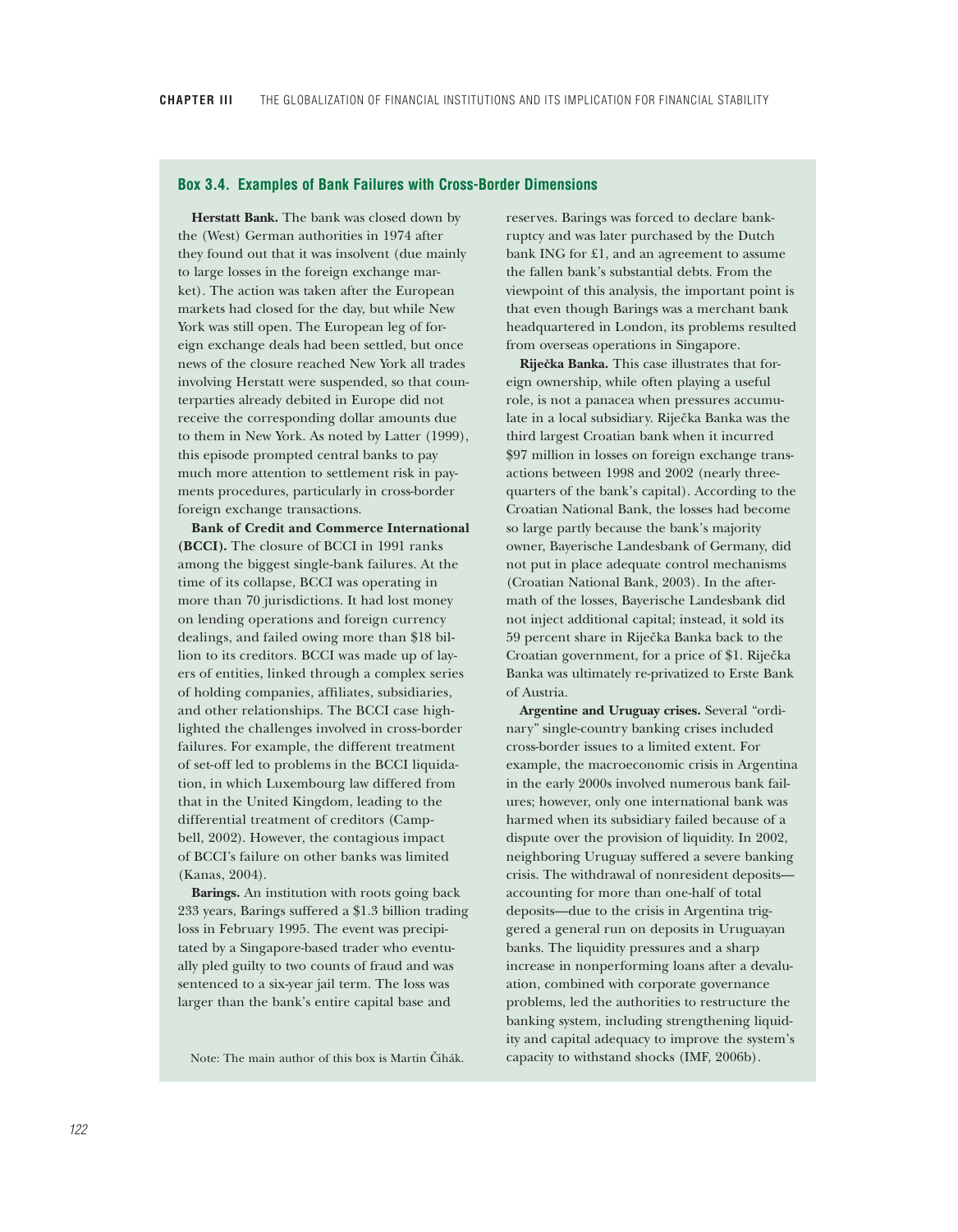"universality" versus "territoriality;"<sup>49</sup> and different treatment of assets and approaches to set-off and netting.

Even if the legal and regulatory differences can be overcome, which is by no means certain, coordination problems between authorities from different countries may arise due to a range of other factors, including the asymmetries in interests noted above; different attitudes toward the principle of state intervention in banking crises, the moral hazard issues involved, and the desirability of early intervention; the inability of some smaller home countries to support a large cross-border entity (the "too big to save" issue); differences in the financing and coverage of deposit protection schemes, as well as in their timing of payout; and differences in approach to the form of rescue or resolution operations. Such differences may also exist between the government, central bank, and banking regulator within a country.

Questions also arise concerning the division of any loss (either potential or actual) that the respective authorities would bear if they were to engage in a preemptive rescue operation to provide liquidity, guarantees, or capital to support or recapitalize a cross-border institution.<sup>50</sup> The likely coordination challenges have led some commentators to advocate a pre-negotiated burden-sharing formula between interested authorities.<sup>51</sup>

49Under a universality-based insolvency regime, all assets and liabilities of the failed cross-border institution are transferred to the home country and the institution is resolved under the legal framework of that country. Under a territoriality regime, the institution's foreign branches and subsidiaries are ring-fenced and resolved jurisdiction by jurisdiction. In the BCCI case, for example, U.S. branches were dealt with under the United States' territoriality approach, while operations in other host countries were dealt with in Luxembourg under the EU's universality approach.

 $^{50}\mathrm{This}$  issue has been considered most carefully in the European context due to the increasing foreign ownership of systemically important banks across EU countries, and to the complications arising from the division of responsibilities between the European Central Bank and the national central banks for members of the euro area.

51In the EU context, this has prompted two proposals for how the distribution of the costs of such rescue

There are, however, numerous barriers to widespread implementation of such agreements. Most important perhaps is that many countries would be uncomfortable with the moral hazard implications of formalizing such bailout processes. Indeed, leaving such arrangements ambiguous has the advantage that depositors, creditors, and shareholders of cross-border banking groups are unsure of the degree to which a bailout is likely in a crisis, thereby encouraging their monitoring of bank risk-taking.

These challenges, together with the likelihood that a crisis in an LCFI is likely to be fast moving,52 reinforce the need for authorities to do as much as they practically can to have robust systems and arrangements to prevent such a crisis, or at least manage and minimize the fallout from it. Though still challenging, it is more feasible to have multilateral understanding and agreement on processes than on burden-sharing. Key aspects include ensuring that payment systems are sufficiently robust to withstand a cross-border banking failure, that authorities build trusting relationships (through "colleges," for example) to facilitate a rapid flow of sensitive information, and that existing crisis management arrangements are clearly defined and well-rehearsed (Gieve, 2006b). Ultimately, countries with systemic cross-border banks need to be prepared for a scenario where the solvency of the entity is in doubt and there is a need to coordinate any possible rescue operation with foreign authorities, given the negative externalities of failure (Freixas, 2003).

operations could be structured (Goodhart and Schoenmaker, 2006). Either the European Central Bank could be responsible for any bailout operation, funded initially from seigniorage, with its capital underwritten by national governments according to their relative population and GDP; or a pre-agreed formula based on a bank's share of assets held in affected EU countries could be used to allocate the cost of any bailout to home and host country governments.

<sup>52</sup>The increasing dependence of LCFIs on wholesale liquidity, and the marked-to-market nature of their trading positions, mean that a bank's liquidity and/or solvency could be brought into question within hours.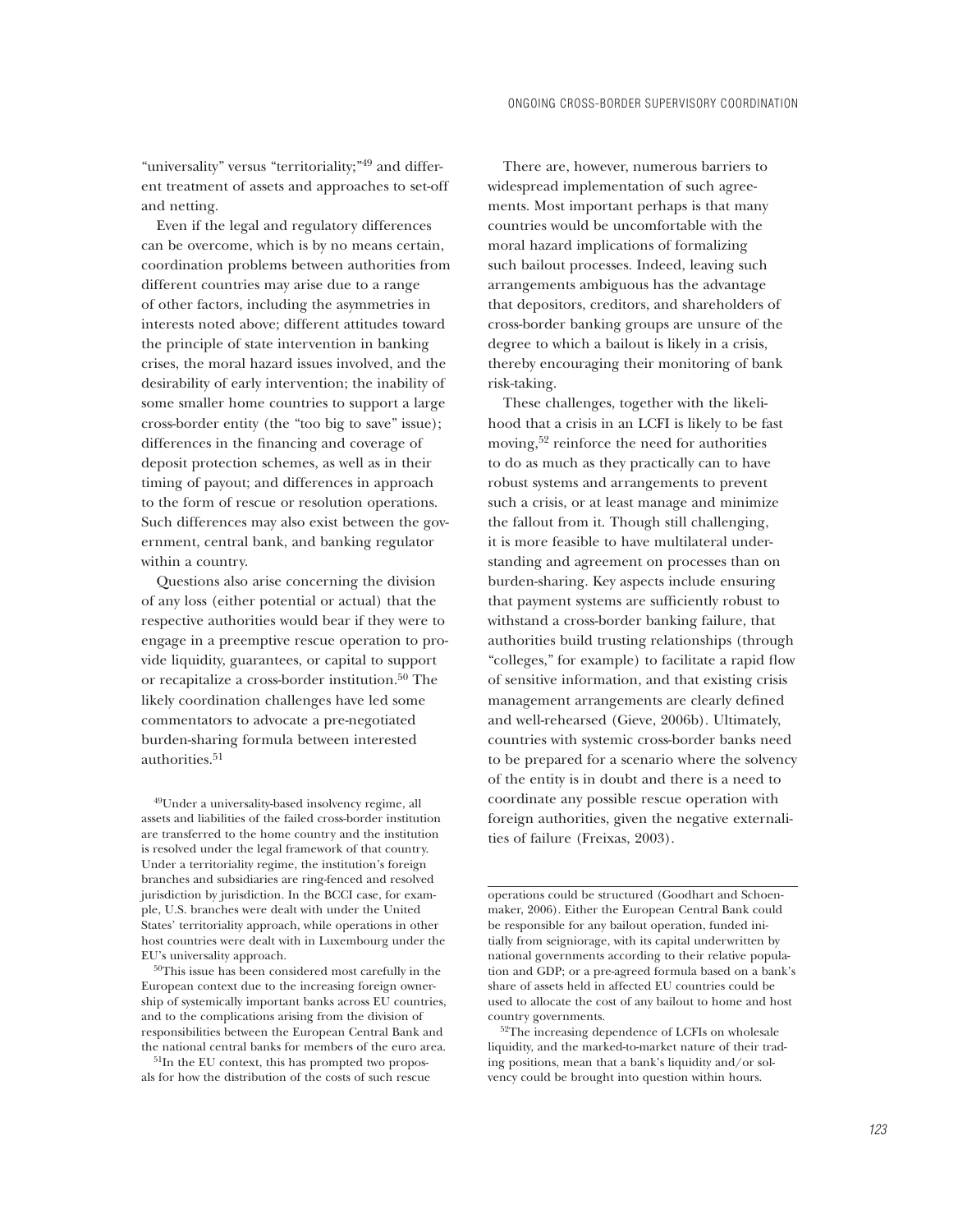To that end, a number of national authorities have been undertaking financial crisis simulation exercises, both domestically and (especially in Europe) jointly with other countries' authorities. Such exercises need to be a regular feature of interaction between national authorities, and between countries that cooperate in the supervision of systemic cross-border institutions. Although costly and time-consuming to prepare, such exercises need to be sufficiently large-scale to prepare the authorities and top managers for financial crises that threaten large parts of the financial system, and sufficiently frequent to familiarize each new cohort of managers with their responsibilities and to test their relationships with counterparts at home and abroad.53

Lessons from the "war games" in Europe point to the priority areas for further effort. These include, in particular, clarification of legal access to collateral and other assets; further development and testing of domestic crisis management arrangements between supervisors, the central bank, and the finance ministry; and continued cross-border crisis management exercises to further build relationships, contacts, and, more fundamentally, a common understanding of the issues involved, even if there is no specific agreement on how to approach crisis resolution. The need is pressing for this kind of work to continue and to deepen and broaden beyond those countries that have been most active to date in this area. Many countries still need to make significant progress on putting sound domestic arrangements in place.

Greater convergence in and mutual recognition of predefined pre-crisis sanctions and tools would also help limit the incidence and cost of failure and give some confidence that a home regulator could not forbear to intervene in a failing institution, to the detriment of foreign creditors. Only limited progress has been made internationally in this area to date, and mutual home-host understanding and confidence would be buttressed by a more transparent and rules-based regulatory framework for intervention and crisis prevention, coupled with a more risk-sensitive regulatory and supervisory framework in general. Such an intervention framework would need to define the nature of corrective actions to be taken as well as the timing and triggers for intervention (European Shadow Financial Regulatory Committee, 2006).

In sum, notwithstanding the costs and other constraints related to improving multilateral collaboration and coordination, there is much that supervisors and policymakers can do on a practical level to move the process along in terms of both crisis prevention and management in a world of globalized financial institutions. Policymakers internationally have undertaken a substantial amount of work in recent years to deal with these two challenges, and to make supervisory and regulatory arrangements more transparent across jurisdictions as the basis for better mutual understanding. Such work continues in a range of key areas; indeed, it is critical that it continue and that it be broadened to include additional countries. The work is complex and challenging, but it must continue expeditiously, as institutional globalization continues apace.

# **References**

- Bank for International Settlements (BIS), 2006, "The Banking System in Emerging Economies: How Much Progress Has Been Made?" BIS Paper No. 28 (Basel, Switzerland, August).
- Bank for International Settlements (BIS) Committee on the Global Financial System (CGFS), 2004, "Foreign Direct Investment in the Financial Sector of Emerging Market Economies," CGFS Publication No. 22 (Basel, Switzerland).

<sup>53</sup>An open issue in this context is inclusion of private sector managers in these exercises. In the "war games" carried out to date, private sector participants have been excluded from exercises concerned with financial crises (although often included in business continuity exercises), mainly to minimize moral hazard concerns. The benefits of involving the private sector may be substantial in simulations of LCFIs operating in many markets, but by the same token, moral hazard concerns would need to be contained through careful construction of the scenario.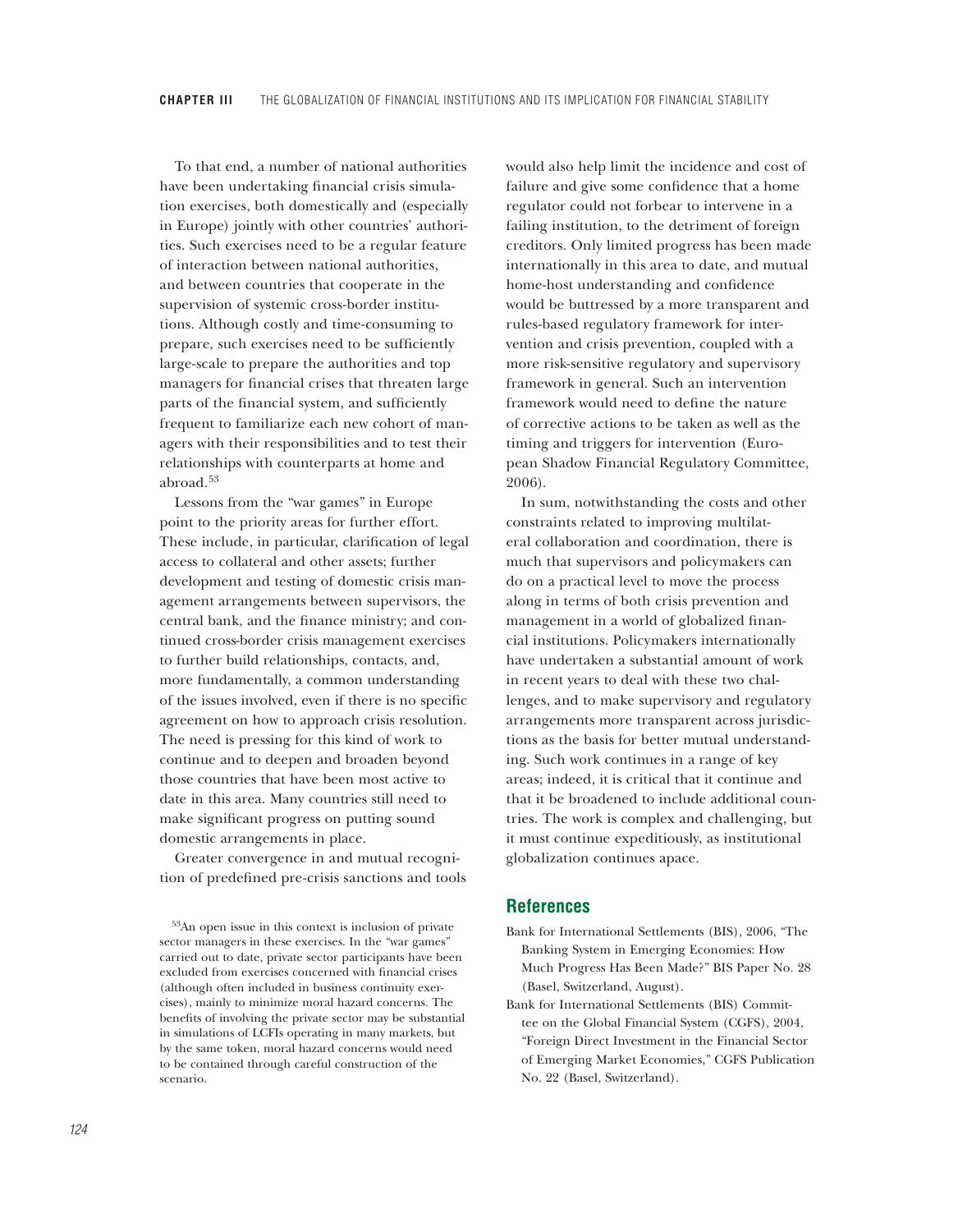———, 2005, "Foreign Direct Investment in the Financial Sector—Experiences in Asia, Central and Eastern Europe, and Latin America," CGFS Publication No. 25 (Basel, Switzerland).

Beck, T., A. Demirgüç-Kunt, and R. Levine, 2006, "Bank Concentration, Competition, and Crises: First Results," *Journal of Banking and Finance*, Vol. 30 (May), pp. 1581–603.

Belaisch, Agnes, Laura Kodres, Joaquim Levy, and Angel Ubide, 2001, "Euro-Area Banking at the Crossroads," IMF Working Paper No. 01/28 (Washington: International Monetary Fund).

Berg-Yuen, Pia E.K., and Elena A. Medova, 2005, "Economic Capital Gauged," *Journal of Banking and Regulation*, Vol. 6, No. 4, pp. 353–78.

- Berger, Allen N., Robert DeYoung, Hesna Genay, and Gregory F. Udell, 2000, "Globalization of Financial Institutions: Evidence from Cross-Border Banking Performance," in *Brookings-Wharton Papers on Financial Services*, Vol. 3, ed. by Robert E. Litan and Anthony Santomero (Washington: Brookings Institution Press), pp. 23–120.
- Berger, Allen N., Qinglei Dai, Steven Ongena, and David C. Smith, 2003, "To What Extent Will the Banking Industry Be Globalized? A Study of Bank Nationality and Reach in 20 European Nations," *Journal of Banking & Finance*, Vol. 27 (March), pp. 383–415.
- Bø, Lars Jacob, Måns Hulterström, and Terje Pilskog, 2003, "Assessing Insurance Deals," *The McKinsey Quarterly*, No. 2, pp. 18–19.
- Buch, Claudia, and Gayle DeLong, 2004, "Cross-Border Bank Mergers: What Lures the Rare Animal?" *Journal of Banking & Finance,* Vol. 28 (September), pp. 2077–102.
- Campbell, Andrew, 2002, "Issues in Cross-Border Bank Insolvency: The European Community Directive on the Reorganization and Winding-Up of Credit Institutions" (unpublished; Washington: International Monetary Fund). Available via the Internet: https://www.imf.org/external/np/leg/sem/2002/ cdmfl/eng/campb.pdf.

Cerutti, Eugenio, Giovanni Dell'Ariccia, and Maria Soledad Martinez Peria, 2005, "How Banks Go Abroad: Branches or Subsidiaries?" Policy Research Working Paper No. 3753 (Washington: World Bank).

Chan-Lau, Jorge A., Srobona Mitra, and Li Lian Ong, forthcoming, "Contagion Risk in the International Banking System and Implications for London as a Global Financial Center" IMF Working Paper (Washington: International Monetary Fund).

C*ˇ* ihák, Martin, 2007, "Systemic Loss: A Measure of Financial Stability," *Finance a uver/Czech Journal of Economics and Finance*, Vol. 57, No. 1–2.

———, forthcoming, "Cross-Border Diversification of Large Banks and Financial Stability," IMF Working Paper (Washington: International Monetary Fund).

- Claessens, Stijn, 2006, "Competitive Implications of Cross-Border Banking," Policy Research Working Paper No. 3854 (Washington: World Bank).
- ———, Asli Demirgüç-Kunt, and Harry Huizinga, 2001, "How Does Foreign Entry Affect Domestic Banking Markets?" *Journal of Banking and Finance*, Vol. 25 (May), pp. 891–911.
- Claessens, Stijn, and Neeltje Van Horen, 2007, "Location Decisions of Foreign Banks and Competitive Advantage," Policy Research Working Paper No. 4113 (Washington: World Bank).
- Croatian National Bank, 2003, "Report on Riječka Banka Completed," press release, January 15.

Crosbie, Peter, and Jeffrey R. Bohn, 2003, "Modeling Default Risk" (San Francisco: Moody's KMV).

Dages, B. Gerard, Linda Goldberg, and Daniel Kinney, 2000, "Foreign and Domestic Bank Participation in Emerging Markets: Lessons from Mexico and Argentina," *Economic Policy Review,* Vol. 6 (September), pp. 17–36.

- De Haas, R.T.A., and I.P.P van Lelyveld, 2002, "Foreign Bank Penetration and Private Sector Credit in Central and Eastern Europe," DNB Staff Report No. 91/2002 (Amsterdam: De Nederlandsche Bank).
- De la Martinière, Gérard, 2003, "The Complexity of Managing a Global Company: Regional Exposure vs. Global Exposure," *The Geneva Papers on Risk and Insurance*, Vol. 28 (January), pp. 87–93.

De Nicoló, Gianni, and, Alexander F. Tieman, 2006, "Economic Integration and Financial Stability: A European Perspective," IMF Working Paper No. 06/296 (Washington: International Monetary Fund).

Dermine, Jean, 2006, "European Banking Integration: Don't Put the Cart Before the Horse," *Financial Markets, Institutions & Instruments*, Vol. 15 (May), pp. 57–106.

Detragiache, Enrica, Thierry Tressel, and Poonam Gupta, 2006, "Foreign Banks in Poor Countries: Theory and Evidence," IMF Working Paper No. 06/18 (Washington: International Monetary Fund).

Domanski, Dietrich, 2005, "Foreign Banks in Emerging Market Economies: Changing Players, Changing Issues," *BIS Quarterly Review* (December).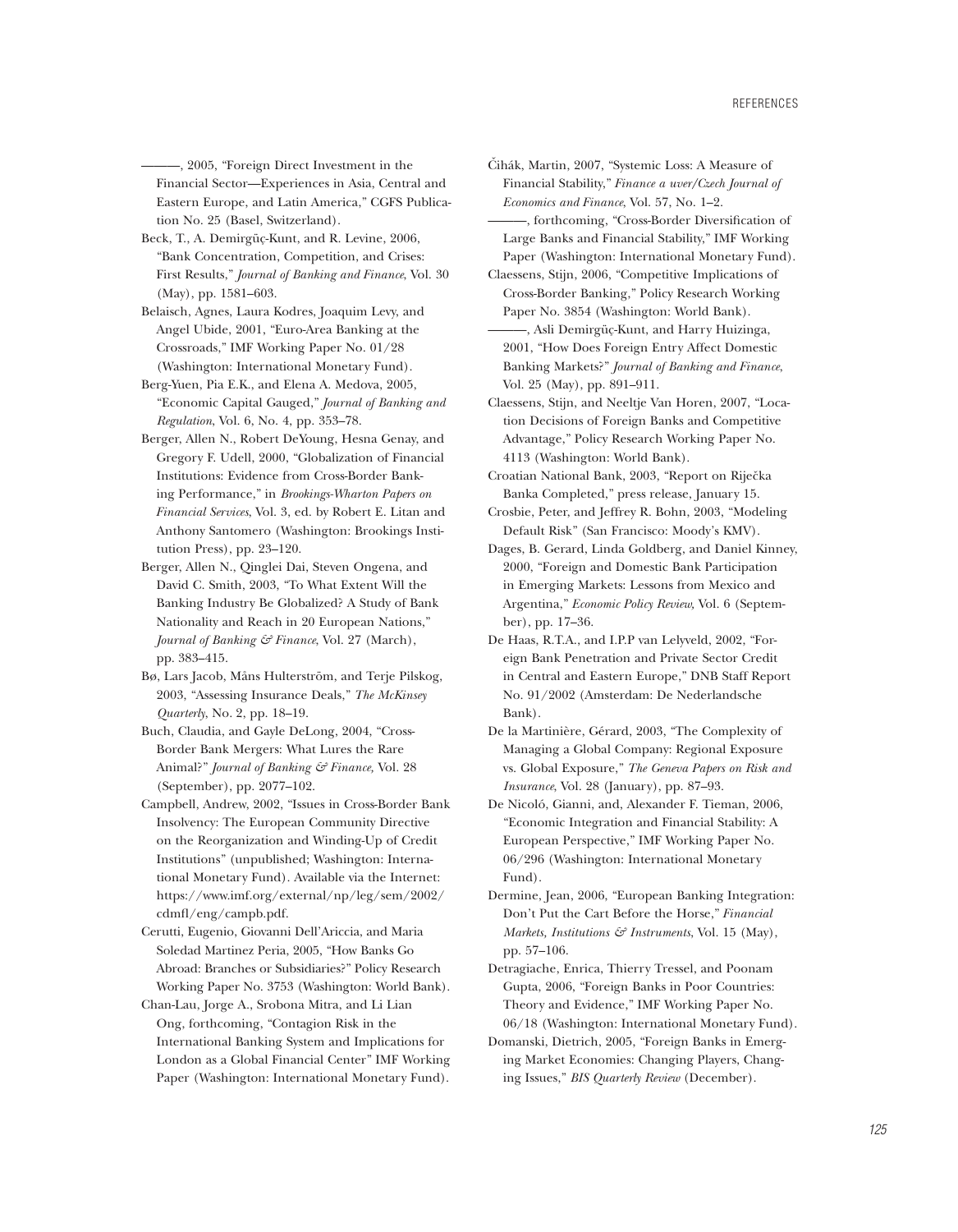Dos Santos, Marcelo Braga, Vihang Errunza, and Darius Miller, 2003, "Does Corporate International Diversification Destroy Value? Evidence from Cross-Border Mergers and Acquisitions" (unpublished). Available via the Internet: http://papers.ssrn.com/ sol3/papers.cfm?abstract\_id=502322.

European Central Bank (ECB), 2005, "Banking Structures in the New EU Member States" (Frankfurt, January).

- European Shadow Financial Regulatory Committee, 2006, "Basel II and the Scope for Prompt Corrective Action in Europe," Statement No. 25 (London, November).
- Everts, Hugo, and Hartwig Liersch, 2006, "Diversification and Aggregation of Risks in Financial Conglomerates," in *Economic Capital Modeling: Concepts, Measurement and Implementation,* ed. by Iman van Lelyveld (London: Risk Books).
- Focarelli, Dario, and Alberto Franco Pozzolo, 2005, "Where Do Banks Expand Abroad? An Empirical Analysis," *Journal of Business*, Vol. 78 (November), pp. 2435–464.
- Freixas, Xavier, 2003, "Crisis Management in Europe," in *Financial Supervision in Europe*, ed. by J. Kremers, D. Schoenmaker, and P. Wierts (Cheltenham, United Kingdom: Edward Elgar), pp. 102–28.
- García-Herrero, Alicia, and Maria Soledad Martinez Peria, 2005, "The Mix of International Banks' Foreign Claims: Determinants and Implications," Policy Research Working Paper No. 3755 (Washington: World Bank).
- García-Herrero, Alicia, and Francisco Vázquez, forthcoming, "International Diversification Gains and Home Bias in Banking," IMF Working Paper (Washington: International Monetary Fund).

Gieve, Sir John, 2006a, "Financial System Risks in the United Kingdom—Issues and Challenges," *Bank of England Quarterly Bulletin* (Third Quarter), pp. 337–41.

———, 2006b, "Practical Issues in Preparing for Crossborder Financial Crises," *Bank of England Quarterly Bulletin* (Fourth Quarter), pp. 452–55.

Goodhart, Charles A.E., and Dirk Schoenmaker, 2006, "Burden Sharing in a Banking Crisis in Europe," Financial Markets Group Special Paper No. 164 (London: London School of Economics).

Group of Thirty, 2006, "Reinsurance and International Financial Markets," Study Group Report (Washington).

Hoelscher, David, Marc Quintyn, and others, 2003, "Managing Systemic Banking Crises," IMF Occasional Paper No. 224 (Washington: International Monetary Fund).

- International Association of Insurance Supervisors (IAIS), 2006, *Global Reinsurance Market Report 2006* (Basel, Switzerland, November).
- International Monetary Fund, 2006a, *Global Financial Stability Report*, World Economic and Financial Surveys (Washington, September).

———, 2006b, *Uruguay: Financial System Stability Assessment, including Reports on the Observance of Standards and Codes on the Following Topics: Banking Supervision and Payment Systems,* IMF Country Report No. 06/439 (Washington).

———, 2007, *World Economic Outlook*, World Economic and Financial Surveys (Washington, April).

- Kanas, Angelos, 2004, "Contagion in Banking Due to BCCI's Failure: Evidence from National Equity Indices," *International Journal of Finance & Economics,*  Vol. 9 (July), pp. 245–55.
- Laderman, Elizabeth S., 2000, "The Potential Diversification and Failure Reduction Benefit of Bank Expansion into Nonbanking Activities," Working Paper No. 2000-01 (San Francisco: Federal Reserve Bank of San Francisco).
- Laeven, Luc, and Ross Levine, 2005, "Is There a Diversification Discount in Financial Conglomerates?" CEPR Discussion Paper No. 5121 (London: Centre for Economic Policy Research).
- Latter, Tony, 1999, "Silver Anniversary" (Hong Kong: Hong Kong Monetary Authority). Available via the Internet: http://www.info.gov.hk/hkma/eng/ viewpt/991111e.htm.
- Ma, Yu-Luen, and Nat Pope, 2003, "Determinants of International Insurers' Participation in Foreign Non-Life Markets," *Journal of Risk and Insurance*, Vol. 70 (June), pp. 235–48.
- Manna, Michele, 2004, "Developing Statistical Indicators of the Integration of the Euro Area Banking System," ECB Working Paper No. 300 (Frankfurt: European Central Bank).
- Martinez Peria, Maria Soledad, Andrew Powell, and Ivanna Vladkova-Hollar, 2005, "Banking on Foreigners: The Behavior of International Bank Claims on Latin America, 1985–2000," *IMF Staff Papers*, Vol. 52 (December), pp. 430–61.
- McGuire, Patrick, and Nikola Tarashev, 2005a, "The International Banking Market," *BIS Quarterly Review* (June), pp. 15–30.

———, 2005b, "The International Banking Market," *BIS Quarterly Review* (September), pp. 15–30.